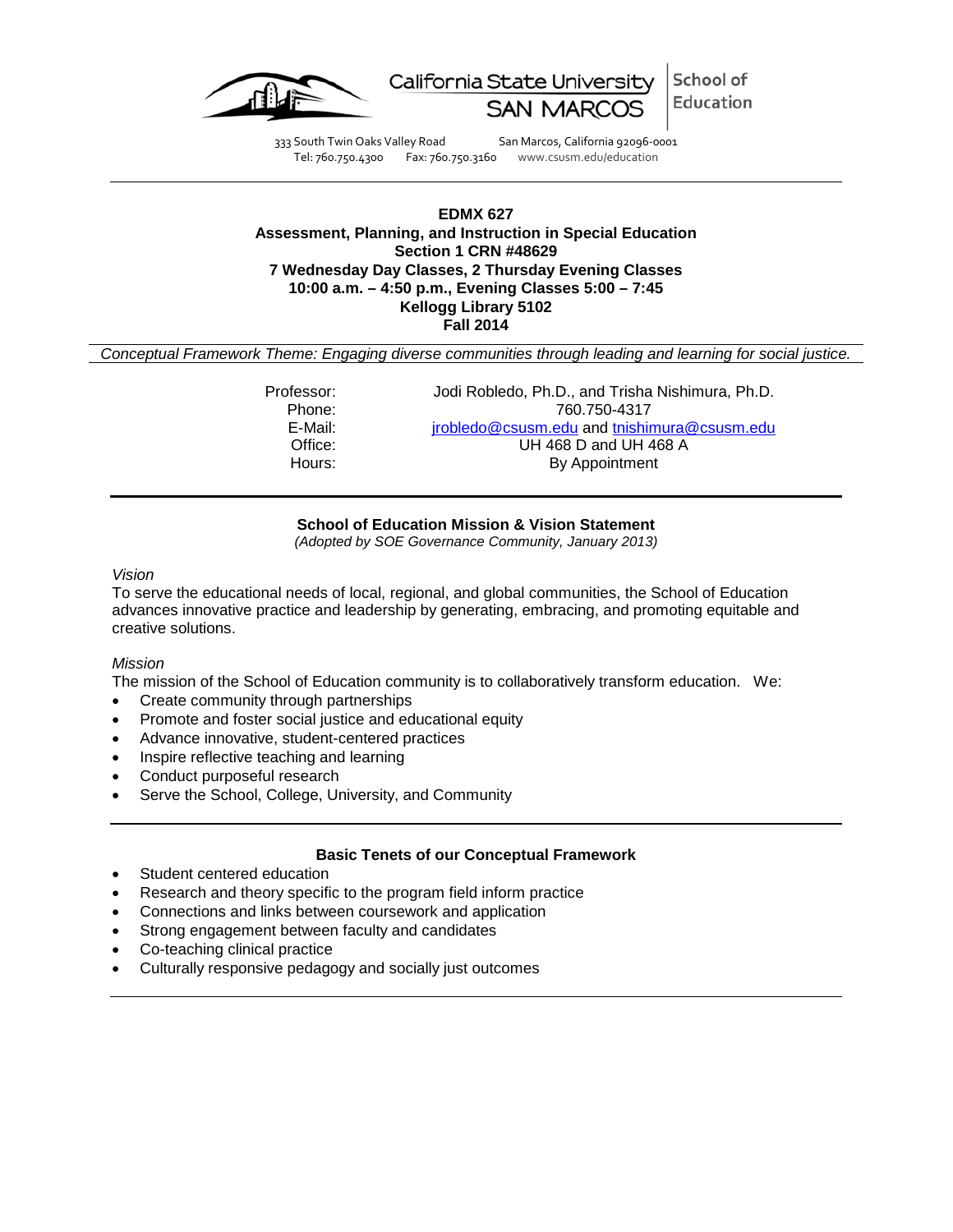# **Table of Contents**

| COURSE FEATURES AND PROFESSIONAL AND ADMINISTRATIVE REQUIREMENTS 5                          |  |
|---------------------------------------------------------------------------------------------|--|
|                                                                                             |  |
|                                                                                             |  |
|                                                                                             |  |
|                                                                                             |  |
|                                                                                             |  |
|                                                                                             |  |
|                                                                                             |  |
|                                                                                             |  |
|                                                                                             |  |
|                                                                                             |  |
|                                                                                             |  |
|                                                                                             |  |
|                                                                                             |  |
|                                                                                             |  |
|                                                                                             |  |
|                                                                                             |  |
|                                                                                             |  |
|                                                                                             |  |
| Release of Liability, Promise Not To Sue, Assumption Of Risk And Agreement To Pay Claims 26 |  |

#### **COURSE DESCRIPTION**

<span id="page-1-0"></span>Focuses on methods for assessing and planning so students with disabilities, language, and other learning differences have access to the general education curriculum. Students administer and interpret formal and informal assessments for Individual Education Program planning, implementation, and evaluation. *Requires participation/ observation in the public schools.*

## **Required Texts and TaskStream**

- <span id="page-1-1"></span>Pierangelo, R. & Giuliani, G.G. (2013). *Assessment in special education: A practical approach (4th Ed.).*  NJ: Pearson Education Inc. (P & G)
- Snell, M., & Brown, F. (2011). *Instruction of Students with Severe Disabilities (7th Ed.).* NJ: Pearson Education Inc. (S & B) (USED IN EDMX 631, 633, 627, and 635)

## <span id="page-1-2"></span>**Recommended Text:**

<span id="page-1-3"></span>Collier, C. (2013). *Separating difference from disability.* Thousand Oaks, CA: Corwin Press. (Collier) **Selected readings posted on Moodle**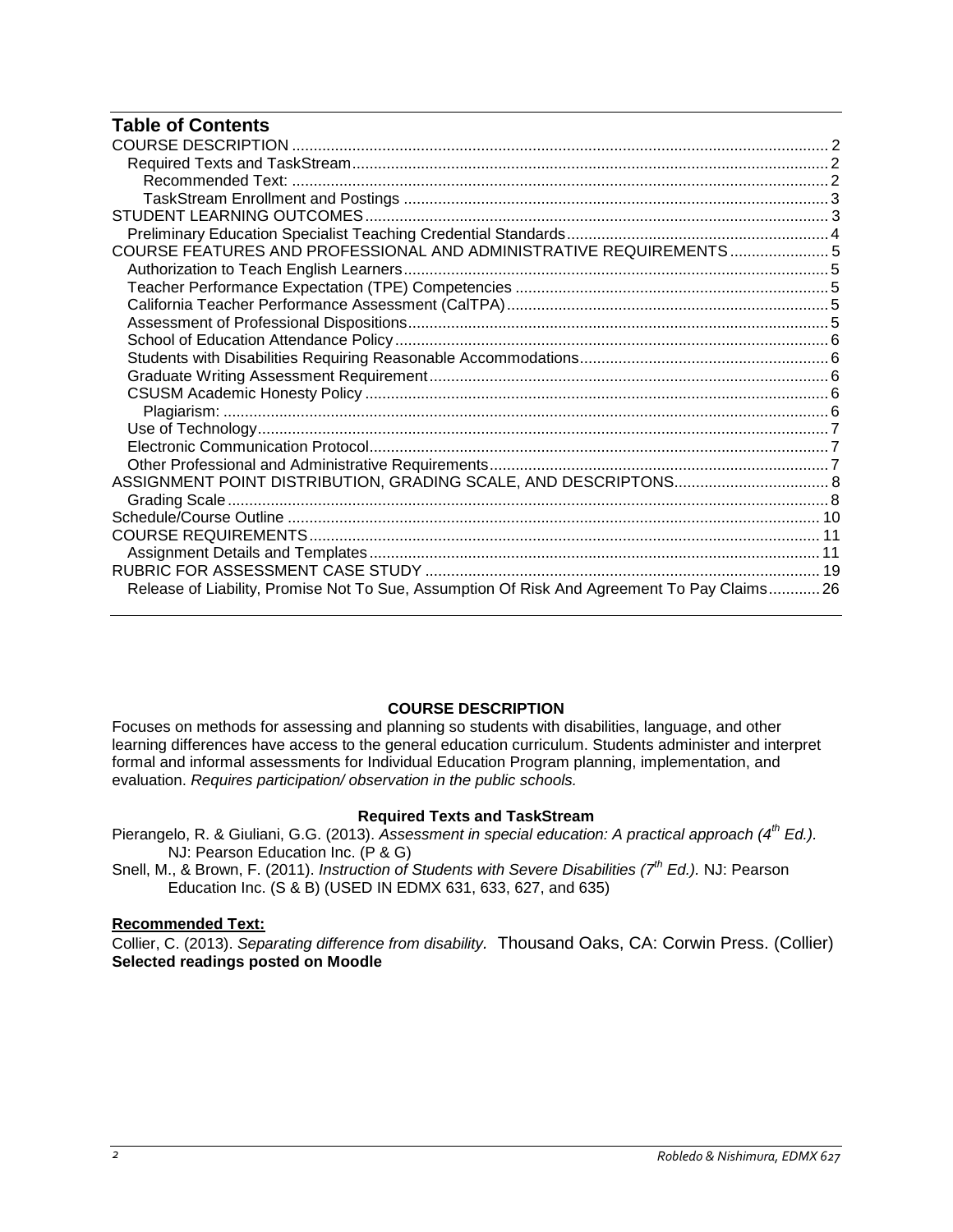## **TaskStream Enrollment and Postings**

The school of education uses TaskStream to manage candidates' TPE, clinical practice, signature assignment, and disposition assessments. Candidates must be enrolled in TaskStream throughout the mild/moderate and moderate/severe education specialist program(s). Enrollment fees are paid by going to [www.taskstream.com](http://www.taskstrem.com/) and registering. If you are a continuing concurrent candidate, access the prelim mild/mod & mod/sev ed spec credential 2013 bucket by going to your home page, finding the selfenrollment area and clicking the enter code button. Then enter EdSpecialist as the program code. If this is the correct program, click the enroll button. The education specialist program now will show up on your TaskStream home page when you log in. Be sure to remember your own exact enrollment name and password.

# **STUDENT LEARNING OUTCOMES**

## <span id="page-2-0"></span>**1.0 Observation Skills**

- 1.1 Direct observations in informal situations (Case Study)
- 1.2 Using checklists and various observation formats to record observational data (Case Study)
- 1.3 Observing and detecting practices used in a setting serving learners with moderate/severe disabilities with a field report requirement. (Progress Monitoring and Task Analysis Project)

## **2.0 Record Keeping**

- 2.1 Maintaining a checklist/timelines for the assessment process (Case Study)
- 2.2 Employing competency checklists (Case Study)
- 2.3 Keeping anecdotal records (Case Study)<br>2.4 Utilizing IEP and ITP forms (Case Study)
- 2.4 Utilizing IEP and ITP forms (Case Study)<br>2.5 Utilizing referral and planning for assessn
- 2.5 Utilizing referral and planning for assessment forms (In-Class Activity)<br>2.6 Recording and submitting observation notes (e.g., progress monitoring
- Recording and submitting observation notes (e.g., progress monitoring field observation).(Case Study and Progress Monitoring Assignment)

## **3.0 Assessment Techniques**

- 3.1 Evaluating various commercially available assessment instruments. (Instrument Fair, Case Study)
- 3.2 Administering, scoring and interpreting commonly used formal measures (standardized, norm-referenced) (Case Study, WJIII Practice Administration)
- 3.3 Using informal assessment methods (e.g., criterion-referenced, curriculum-based) (Case Study)
- 3.4 Assessing student work in the classroom (e.g., work sampling) (Case Study)
- 3.5 Using assessments for specific populations (Case Study)<br>3.6 Using supplementary norm tables (Case Study)
- 3.6 Using supplementary norm tables (Case Study)
- Using authentic assessment approaches (performance-based, rubrics, portfolios) (Case Study, In-class Activity)

#### **4.0 Nondiscriminatory Testing**

- 4.1 Structuring the assessment environment *(Case Study)*
- 4.2 Scheduling assessment sessions *(Case Study)*
- 4.3 Evaluating and selecting assessment instruments *(Case Study)*
- 4.4 Selecting and preparing assessment materials *(Case Study)*
- 4.5 Ensuring parental participation in reporting of student performance *(Case Study)*

#### **5.0 Writing Case Reports**

- 5.1 Gathering and reporting background information *(Case Study)*
- 5.2 Using a structured format for reporting *(Case Study)*
- 5.3 Reporting interactions with the child *(Case Study)*
- 5.4 Reporting the child's approach to tasks and learning styles *(Case Study)*
- 5.5 Using clinical judgment in interpreting results *(Case Study)*
- 5.6 Summarizing overall finding regarding a child *(Case Study)*
- 5.7 Making recommendations for interventions *(Case Study)*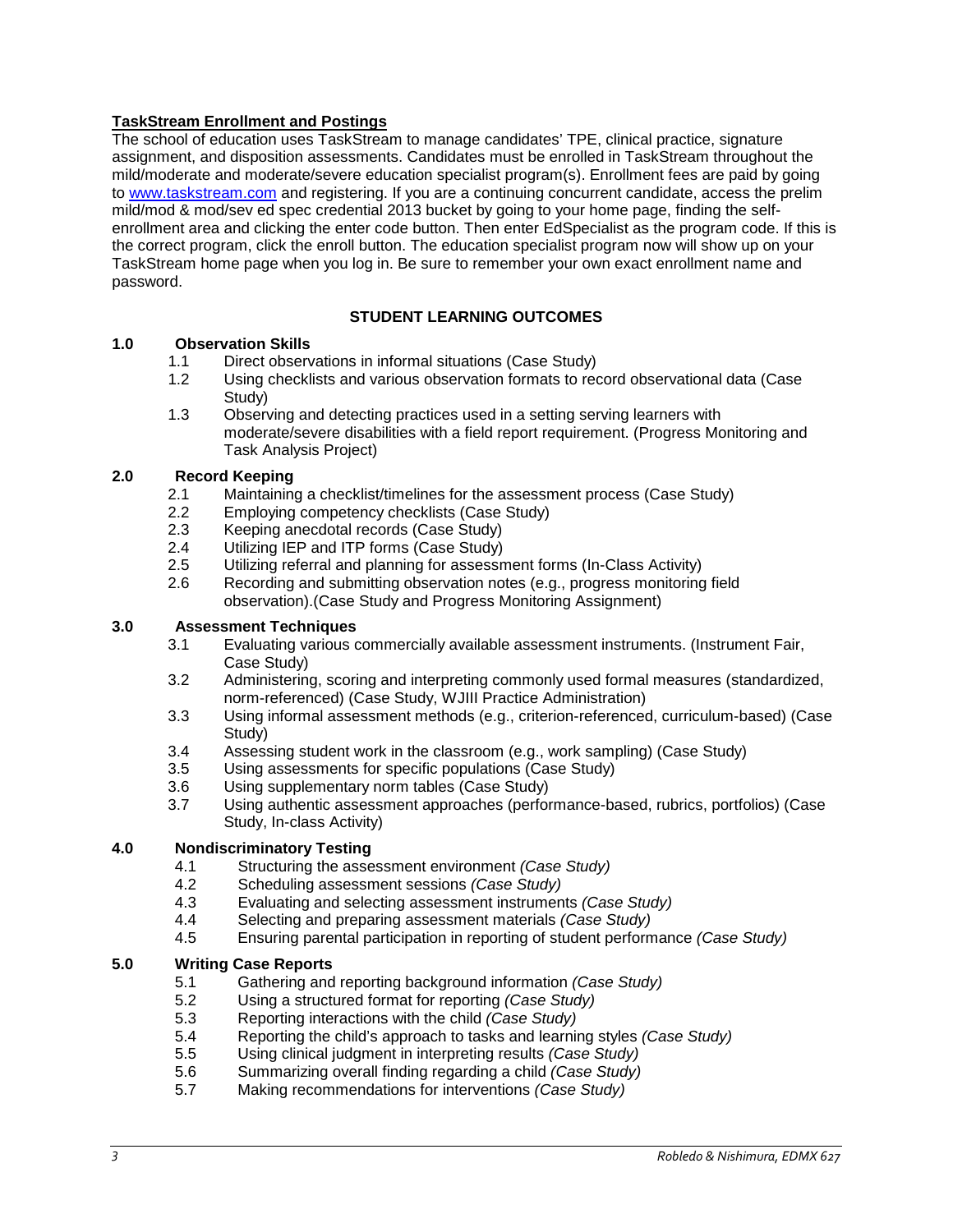## **6.0 Generating IEPs**

- 6.1 Summarizing current levels of functioning *(Case Study)*
- 6.2 Identifying long-range goals and short-term objectives *(Case Study)*
- 6.3 Completing sections of an IEP and ITP *(Case Study)*
- 6.4 Adapting the IEP as a parallel curriculum for students under IDEA *(Case Study)*
- 6.5 Ensuring parent participation and observation of rights *(Case Study)*

## **7.0 Best Educational and Assessment Practices**

- 7.1 Incorporating authentic assessment into lessons (*In-class Activity)*
- 7.2 Adapting lessons for individual learners using differentiated *(In-class Activity)*

## **8.0 Collaborative Interdisciplinary Teaming**

- 8.1 Demonstrating the effective use of collaborative teaming principles to:
	- a) develop IEPs, IFSPs, and ITPs; assessment plans and reports; instruction b) problem solve curricular, instructional, and emotional or behavioral mismatches for students

c) guide other instructional and special education related decision making (In-class Activity)

- 8.2 Facilitating a planning meeting for a student eligible for special education or being considered for specialized support services (In-class Activity)
- 8.3 Differentiating the roles of various interdisciplinary team members and soliciting and utilizing diverse expertise of team members (In-class Activity)

## **Preliminary Education Specialist Teaching Credential Standards**

<span id="page-3-0"></span>CCTC Preliminary Education Specialist standards ARE addressed by EDMX 627 via the classes and **assignments** 

|          | M/M/S 3 Educating diverse learners with disabilities - Web-Base Instruction (WBI) #1 and #2; RTI |  |
|----------|--------------------------------------------------------------------------------------------------|--|
| Workshop |                                                                                                  |  |

- M/M/S 4 Effective communication and collaborative partnerships *Case Study*
- M/M/S 5 Assessment of students *WBI #3; WJ III Practice Lab; Instrument Fair; Case Study*
- M/M/S 8 Participating in ISFP/IEPs and post-secondary transition planning *Case Study*
- Typical and atypical development WBI #1; RTI Workshop; Case Study
- M/M/S 12 Behavior, social and environmental supports for learning *Case Study*
- M/M/S 13 Curriculum and instruction for students with disabilities *Progress Monitoring*
- Characteristics of students with mild/moderate disabilities WJ III Practice Lab; WBI #2 and *#3; Case Study*
- Assessment and evaluation of students with mild/moderate disabilities *Instrument Fair:*

*Case Study* 

M/M 3 Planning and Implementing Mild/moderate curriculum and Instruction – *Case Study*

M/M 5 Specific instructional strategies for students with mild/moderate disabilities – *Progress* 

*Monitoring*

## and *Case Study*

- M/M 6 Case Management *Case Study*
- M/S 4 Assessment, program planning and instruction *Progress Monitoring*
- M/S 5 Movement, mobility, sensory and specialized health care *Progress Monitoring*

**Key:**

- **M/M/S** = Program Design Standards for Preliminary Education Specialist Credentials
- **M/M** = Mild/Moderate Disabilities Standards for Education Specialist Credentials
- <span id="page-3-1"></span> $=$  Moderate/Severe Disabilities Standards for Education Specialist Credentials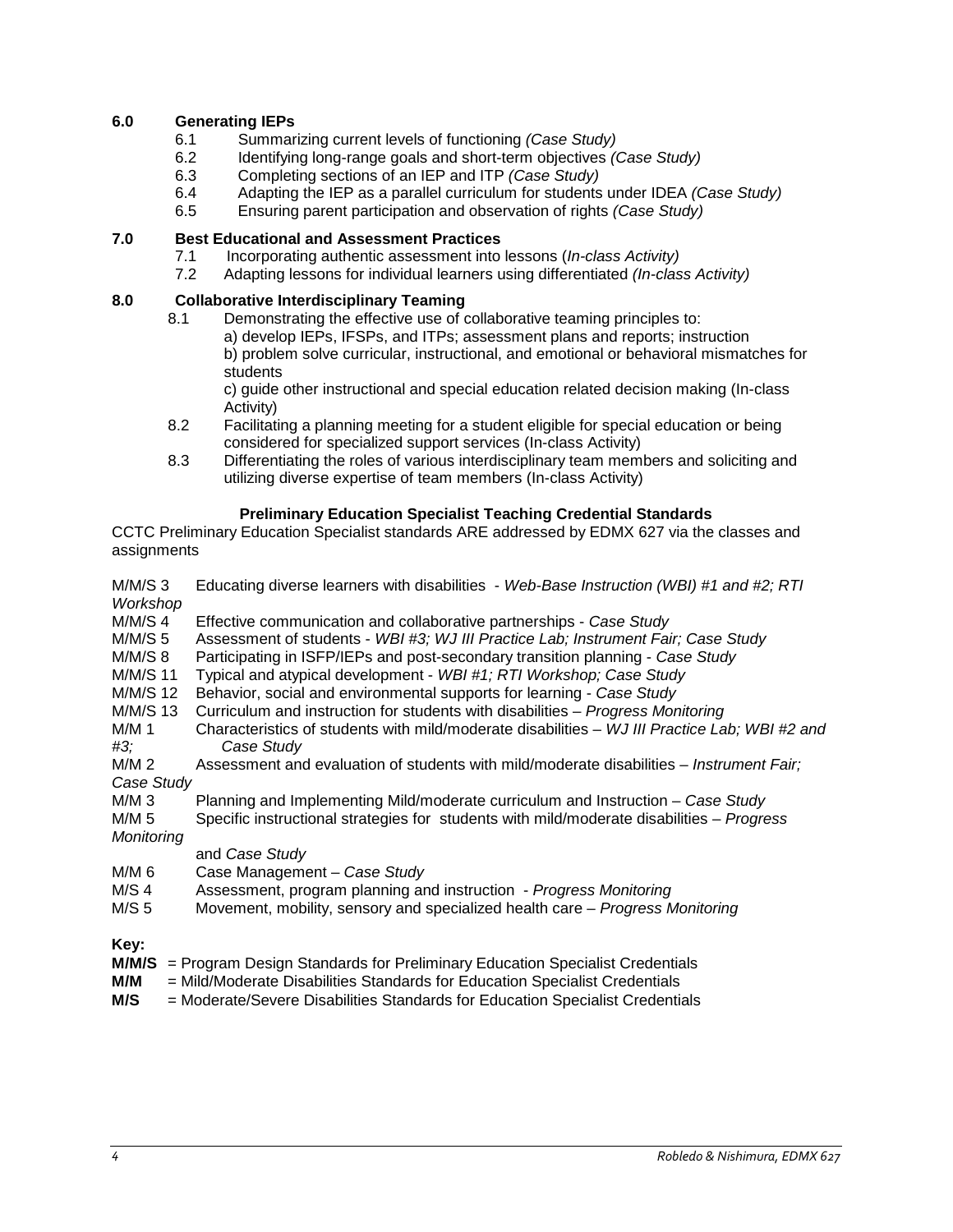## **COURSE FEATURES AND PROFESSIONAL AND ADMINISTRATIVE REQUIREMENTS**

#### **Authorization to Teach English Learners**

<span id="page-4-0"></span>This credential program has been specifically designed to prepare teachers for the diversity of languages often encountered in California public school classrooms. The authorization to teach English learners is met through the infusion of content and experiences within the credential program, as well as additional coursework. Candidates successfully completing this program receive a credential with authorization to teach English learners.

*(Approved by CCTC in SB 2042 Program Standards, August 02)*

#### **Teacher Performance Expectation (TPE) Competencies**

<span id="page-4-1"></span>The course objectives, assignments, and assessments have been aligned with the CTC standards for Preliminary Education Specialist Mild/Moderate Teaching credential. This course is designed to help teachers seeking a California teaching credential to develop the skills, knowledge, and attitudes necessary to assist schools and district in implementing effective programs for all students. The successful candidate will be able to merge theory and practice in order to realize a comprehensive and extensive educational program for all students.

#### **California Teacher Performance Assessment (CalTPA)**

<span id="page-4-2"></span>Beginning July 1, 2008 all California credential candidates must successfully complete a state-approved system of teacher performance assessment (TPA), to be embedded in the credential program of preparation. At CSUSM this assessment system is called the CalTPA or the TPA for short.

To assist your successful completion of the TPA, a series of informational seminars are offered over the course of the program. TPA related questions and logistical concerns are to be addressed during the seminars. Your attendance to TPA seminars will greatly contribute to your success on the assessment.

Additionally, SoE classes use common pedagogical language, lesson plans (lesson designs), and unit plans (unit designs) in order to support and ensure your success on the TPA and more importantly in your credential program.

The CalTPA Candidate Handbook, TPA seminar schedule, and other TPA support materials can be found on the SoE website: <http://www.csusm.edu/education/CalTPA/ProgramMaterialsTPA.html>

#### **Note: Add-On candidates who already hold a valid basic teaching credential are not responsible for TPAs.**

#### **Assessment of Professional Dispositions**

<span id="page-4-4"></span><span id="page-4-3"></span>Assessing a candidate's dispositions within a professional preparation program recognizes that teaching and working with learners of all ages requires not only specific content knowledge and pedagogical skills, but positive attitudes about multiple dimensions of the profession. The School of Education has identified six dispositions – social justice and equity, collaboration, critical thinking, professional ethics, reflective teaching and learning, and life-long learning - and developed an assessment rubric. For each disposition, there are four levels of performance - *unacceptable*, *approaches target, meets target*, and *meets advanced target*. The rubric for the levels of performance offers measurable behaviors and examples for each disposition. The assessment of dispositions includes a self-assessment by the candidate and is designed to provide candidates with ongoing feedback for their growth in professional disposition. Based upon assessment feedback, candidates compose a reflection that becomes part of the candidate's Teaching Performance Expectation portfolio. Candidates are expected to meet the level of *meets target* during the program. Please find the Education Specialist Profession Dispositions at <http://www.csusm.edu/education/ClinicalPractice/HandbookSPED.html>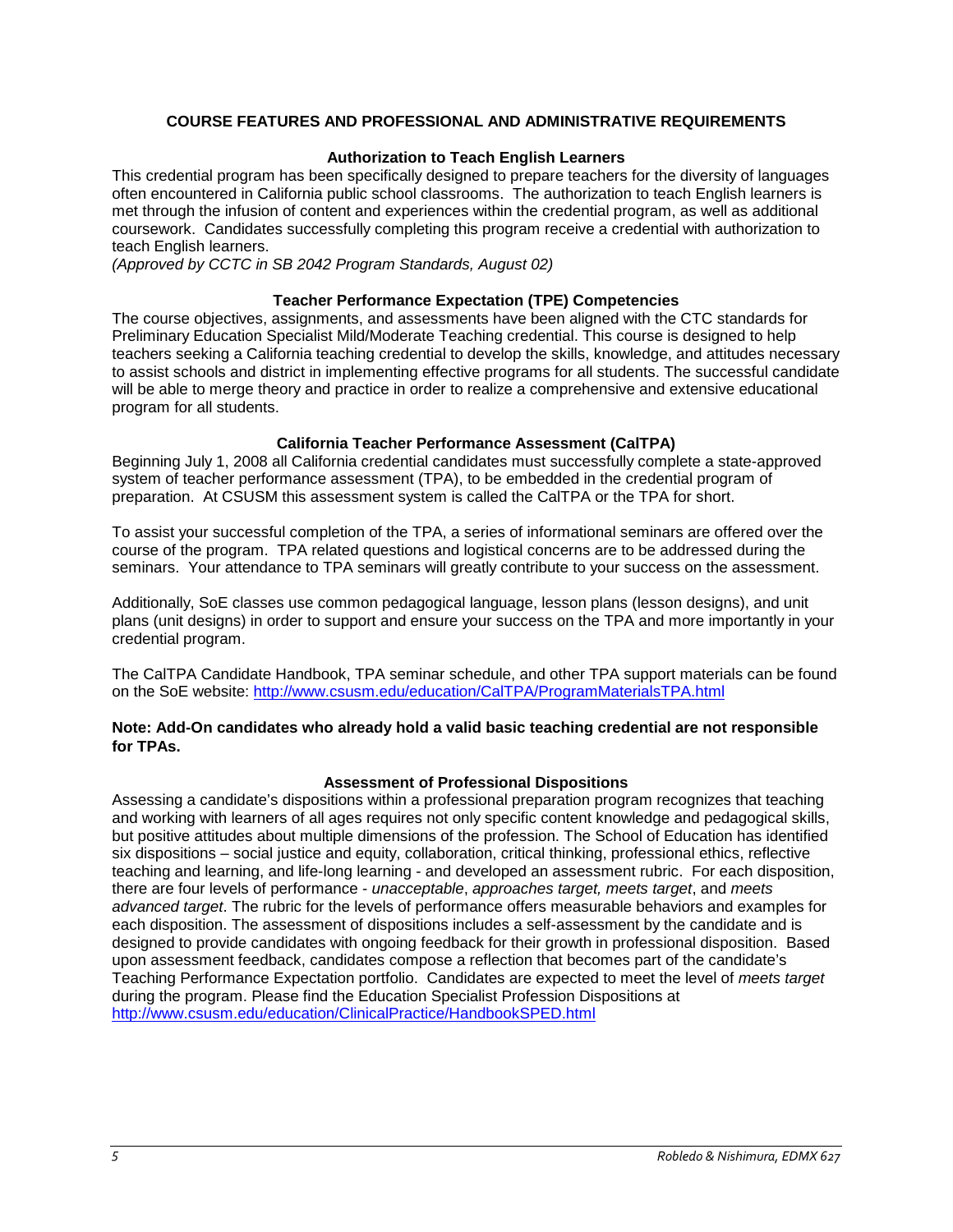#### **School of Education Attendance Policy**

Due to the dynamic and interactive nature of courses in the School of Education, all candidates are expected to attend all classes and participate actively. At a minimum, candidates must attend more than 80% of class time, or s/he may not receive a passing grade for the course at the discretion of the instructor. Individual instructors may adopt more stringent attendance requirements. Should the candidate have extenuating circumstances, s/he should contact the instructor as soon as possible. *(Adopted by the COE Governance Community, December, 1997).*

#### **Students with Disabilities Requiring Reasonable Accommodations**

<span id="page-5-0"></span>Candidates with disabilities who require reasonable accommodations must be approved for services by providing appropriate and recent documentation to the Office of Disable Student Services (DSS). This office is located in Craven Hall 4300, and can be contacted by phone at (760) 750-4905, or TTY (760) 750-4909. Candidates authorized by DSS to receive reasonable accommodations should meet with their instructor during office hours or, in order to ensure confidentiality, in a more private setting.

#### **Graduate Writing Assessment Requirement**

<span id="page-5-1"></span>The California State University maintains a Graduation Writing Assessment Requirement (GWAR) for master's candidates. This requirement must be achieved prior to Advancement to Candidacy. A master's candidate will satisfy the graduate writing requirement by receiving a passing score on a written product as assessed with the GWAR rubric. Toward the goal of providing opportunity for graduate students in the School of Education to satisfy the writing requirement, papers in graduate classes are expected to adhere to writing and format style guidelines described in the sixth edition of the Publication Manual of the American Psychological Association (aka, APA Manual). This manual is a required across all graduatelevel (600-level) courses.

#### **CSUSM Academic Honesty Policy**

<span id="page-5-2"></span>"Students will be expected to adhere to standards of academic honesty and integrity, as outlined in the Student Academic Honesty Policy. All written work and oral presentation assignments must be original work. All ideas/materials that are borrowed from other sources must have appropriate references to the original sources. Any quoted material should give credit to the source and be punctuated with quotation marks.

Students are responsible for honest completion of their work including examinations. There will be no tolerance for infractions. If you believe there has been an infraction by someone in the class, please bring it to the instructor's attention. The instructor reserves the right to discipline any student for academic dishonesty in accordance with the general rules and regulations of the university. Disciplinary action may include the lowering of grades and/or the assignment of a failing grade for an exam, assignment, or the class as a whole."

Incidents of Academic Dishonesty will be reported to the Dean of Students. Sanctions at the University level may include suspension or expulsion from the University.

#### <span id="page-5-3"></span>**Plagiarism:**

As an educator, it is expected that each candidate will do his/her own work, and contribute equally to group projects and processes. Plagiarism or cheating is unacceptable under any circumstances. If you are in doubt about whether your work is paraphrased or plagiarized see the Plagiarism Prevention for Students website [http://library.csusm.edu/plagiarism/index.html.](http://library.csusm.edu/plagiarism/index.html) If there are questions about academic honesty, please consult the University catalog.

<span id="page-5-4"></span>All work in this course must be the original work of the credential candidate. Scanning of student work via TurnitIn™ software may be used to verify student authorship and accurate citation of copyrighted materials or thoughts, ideas, and/or work of others. The instructor may require that some assignments in the course be submitted using the built in TurnitIn™ software feature. Students making unauthorized copies of copyrighted materials or microcomputer software will receive a failing grade.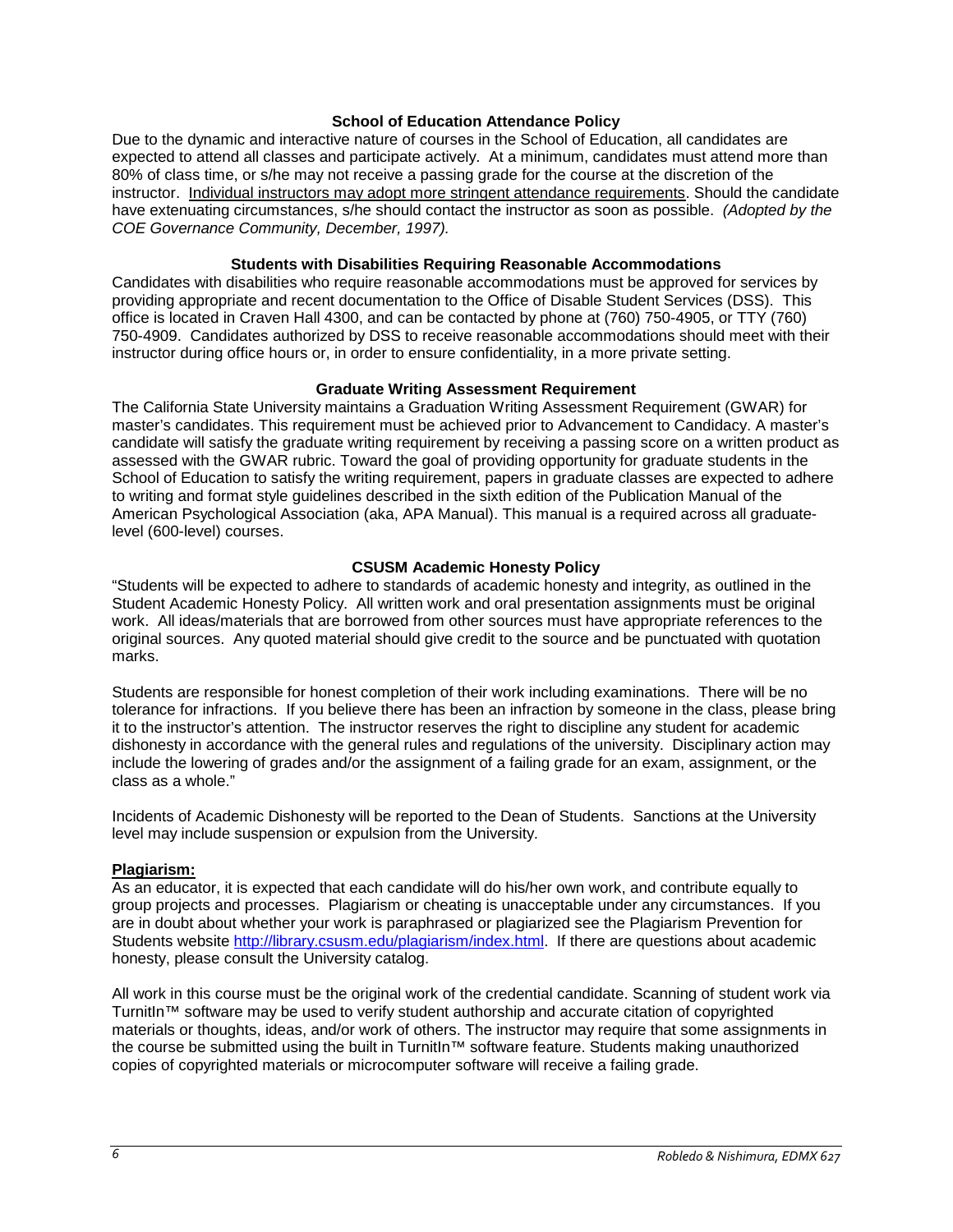#### **Use of Technology**

Candidates are expected to demonstrate competency in the use of various forms of technology (i.e. word processing, electronic mail, Moodle, use of the Internet, and/or multimedia presentations). Specific requirements for course assignments with regard to technology are at the discretion of the instructor. Keep a digital copy of all assignments for use in your teaching portfolio. All assignments will be submitted online, and some will be submitted in hard copy as well. Details will be given in class.

#### **Electronic Communication Protocol**

<span id="page-6-0"></span>Electronic correspondence is a part of your professional interactions. If you need to contact the instructor, e-mail is often the easiest way to do so. It is my intention to respond to all received e-mails in a timely manner. Please be reminded that e-mail and on-line discussions are a very specific form of communication, with their own nuances and etiquette. For instance, electronic messages sent in all upper case (or lower case) letters, major typos, or slang, often communicate more than the sender originally intended. With that said, please be mindful of all e-mail and on-line discussion messages you send to your colleagues, to faculty members in the School of Education, or to persons within the greater educational community. All electronic messages should be crafted with professionalism and care.

Things to consider:

- Would I say in person what this electronic message specifically says?
- How could this message be misconstrued?
- Does this message represent my highest self?
- Am I sending this electronic message to avoid a face-to-face conversation?

In addition, if there is ever a concern with an electronic message sent to you, please talk with the author in person in order to correct any confusion.

#### **Other Professional and Administrative Requirements**

- <span id="page-6-1"></span>1. Use "Person-first" language (e.g., "Student with Down Syndrome" rather than "Down Syndrome student") must be used throughout all written and oral assignments and discussions.
- 2. Word-process all written documents. Be sure to keep an electronic copy of all of your work including Cougar Courses postings. Also, you will want these copies for your records and professional portfolio.
- 3. Always write in a professional voice. Be sure to avoid abbreviations, contractions, and slang. Write out acronyms on first appearance - such as Individualized Education Program (IEP).
- 4. Examine Moodle at least twice weekly for messages and newly posted materials and resources. Download materials needed for each class prior to class and bring to class all required resources.
- 5. Complete and post all assignments on the due dates for full credit. If you have extraordinary circumstances that impact completion of your assignments, please inform the instructor.
- 6. Participate in class discussions and group activities and demonstrate positive interpersonal skills with classmates and guests. Participation points are assigned on the basis of participation, collegiality, collaborative effort, and professionalism in interactions with fellow students, the instructors and guests.
- 7. If you are to miss class, be sure to select a class "buddy" to ensure that you receive handouts and information when you must miss class. You may wish to have the following: Buddy: Phone#: e-mail: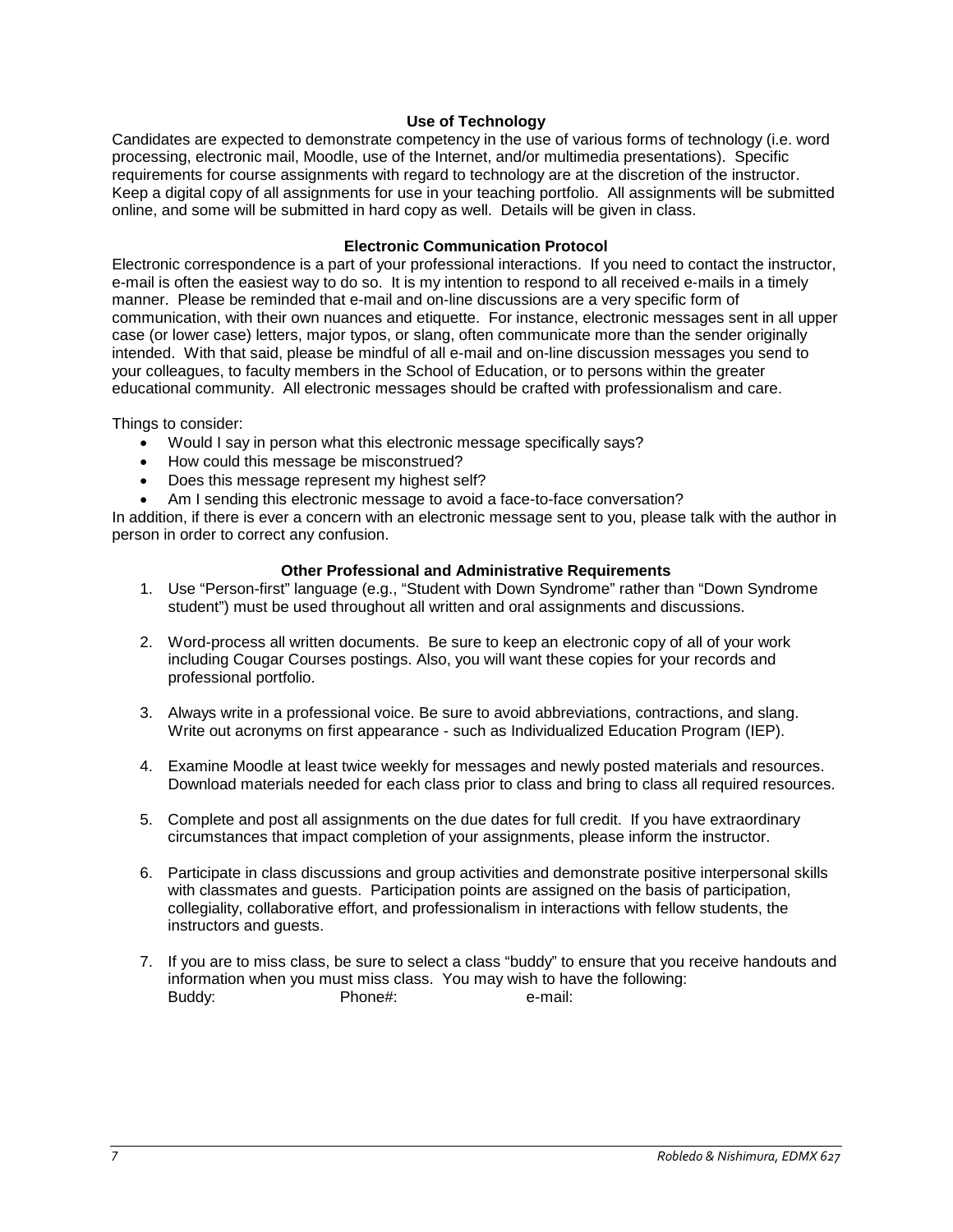## **ASSIGNMENT POINT DISTRIBUTION, GRADING SCALE, AND DESCRIPTONS**

<span id="page-7-0"></span>

| <b>Assignments</b>                                                          | <b>Notes</b>                                                                            | <b>Points</b> |
|-----------------------------------------------------------------------------|-----------------------------------------------------------------------------------------|---------------|
| <b>Session Participation</b>                                                | 2 point per full day session; 1 point per evening<br>session                            | 16            |
| Eco Map and Report                                                          | Report on personal ecological systems with your<br>own quilt square for the Class Quilt | 8             |
| Practice Administration of<br>Woodcock-Johnson<br>Achievement               | Submit protocols and written response                                                   | 8             |
| Instrument Review Report and<br>Share Fair                                  | Post review on Moodle and present to class                                              | 8             |
| Progress Monitoring, Ecological<br>Assessment, and Task Analysis<br>Project | Observation report and task analysis                                                    | 20            |
| <b>Assessment Case Study:</b>                                               |                                                                                         | 25            |
| <b>Observation for Assessment</b>                                           | 2 points                                                                                |               |
| Case Study                                                                  | 10.5 points                                                                             |               |
| IEP Meeting Preparation Plan                                                | 10.5 points                                                                             |               |
| <b>Professional Presentation</b>                                            | 2 points                                                                                |               |
| <b>Web-Based Instruction Activities</b>                                     | Three @ 5 points                                                                        | 15            |
| <b>Maximum Total Points:</b>                                                |                                                                                         | 100           |

# **Grading Scale**

<span id="page-7-1"></span>**93% = A 90% = A- 87% = B+ 83% = B 80% = B- 78% = C+** A grade of  $C_{+}$  or better is required for a course to count toward a credential. Points below 77% = F.

## **In-Class and Online Participation (16 points maximum)**

Regular, punctual attendance is critical and expected in the teaching profession. Because this class is participatory in nature, the experiences and discussions are difficult to recreate. Additionally, it is important that each class member have the opportunity to exhibit collaborative teaming and participatory behavior. Participation points are assigned based upon the following criteria: collaborative cooperation in all face-to-face and web-based classes and group assignments; enthusiasm for the content and activities; respect for speakers; patience and flexibility with the technology; appropriate use of all assessment materials.

## **Ecological Design Map and Reflective Paper: (Individual, 8 points total)**

Candidates learn about Urie Brofenbrenner's work on systems theory of development across the life span and understanding children/learner behaviors. During this process, each candidate creates an individual Ecological Design Map of their own. Examples of past maps will be shared. This is an individual creative assignment. Each candidate also composes a 3-4 page reflective paper explaining her/his Ecological Design Map.

## **Practice Administration of the Woodcock Johnson III: (Individual, 8 points)**

Requirement is to practice administering the WJIII to another classmate and share out as whole group. The format for reporting is found at the end of this syllabus. You must submit your protocols with your written summary (paper  $= 5$  points, completed protocols  $= 5$  points).

## **Instrument Review and Instrument Fair: (Individual, 8 points)**

Each candidate selects and reviews a commercially available educational assessment instrument and writes a guide for the use and interpretation of the instrument. All reviews are posted for classmates on Moodle and are shared with classmates in a live class, so that each member of the class has a composite set of commonly used assessments. Participation in the Instrument Fair with the instrument is required  $(paper = 4 points; instrument presentation = 4 points).$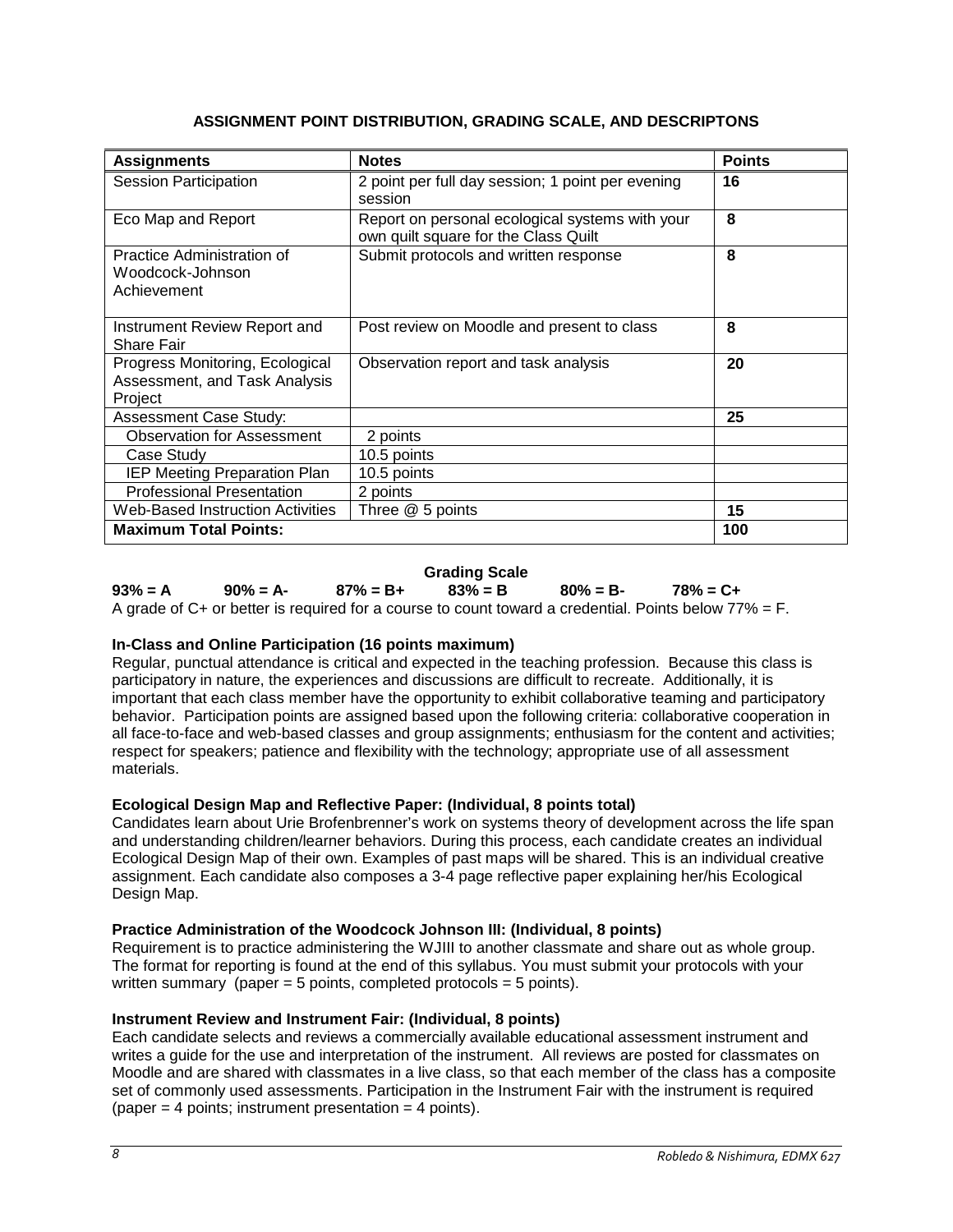## **Progress Monitoring, Ecological Assessment and Task Analysis Project: (Individual, 20 points)**

Candidates will observe a classroom that supports students with moderate/severe disabilities, selected by the instructors, to observe data collection and progress monitoring in action. In addition, candidates will conduct an ecological assessment on one student examining their performance in multiple learning environments. Based on this assessment, candidates will choose one environment (and skill set within that environment) to create a task analysis. Candidates will observe on-site for half of a school day. Components of the project include:

1) Observation Report (10 points)

- 2) Ecological Assessment (5 points)
- 3) Task Analysis (5 points)

(See Progress Monitoring, Ecological Assessment, and Task Analysis Project at the end of the syllabus.)

## **Assessment Case Study: (Individual, 25 points)**

Each candidate selects and conducts this comprehensive assessment case study for a student who is eligible for special education or who is being referred for an initial assessment for consideration for special education services. A detailed grading rubric will be provided in class. This assignment has three components:

- 1) Observation for Assessment (2 points)
- 2) Case Study Report (10.5 points)
- 3) IEP Meeting Preparation Plan (10.5 points)
- 4) Professional Presentation (2 points)

(See assignment report templates at the end of the syllabus.)

#### **Web-Based Instruction Activities and Reflections: (Individual, 15 points - 3 at 5 points each)**

WBI #1: Multi-Tiered System of Supports (5 points)

WBI #2: Writing Comprehensive Reports (5 points)

WBI #3: ELL as Compared to LD Assessment and Eligibility Determination (5 points)

- **Post response to the WBI prompts by the due date listed on the course schedule through Turn-It-In on Moodle.**
- **Use professional and respectful person-first language at all times.**
- <span id="page-8-0"></span>• **WBI 1 and 2 must be at least 3 pages in length, double-spaced, 12-point font, 1 inch. margins.**  *Please do not write out the prompt on your submission.*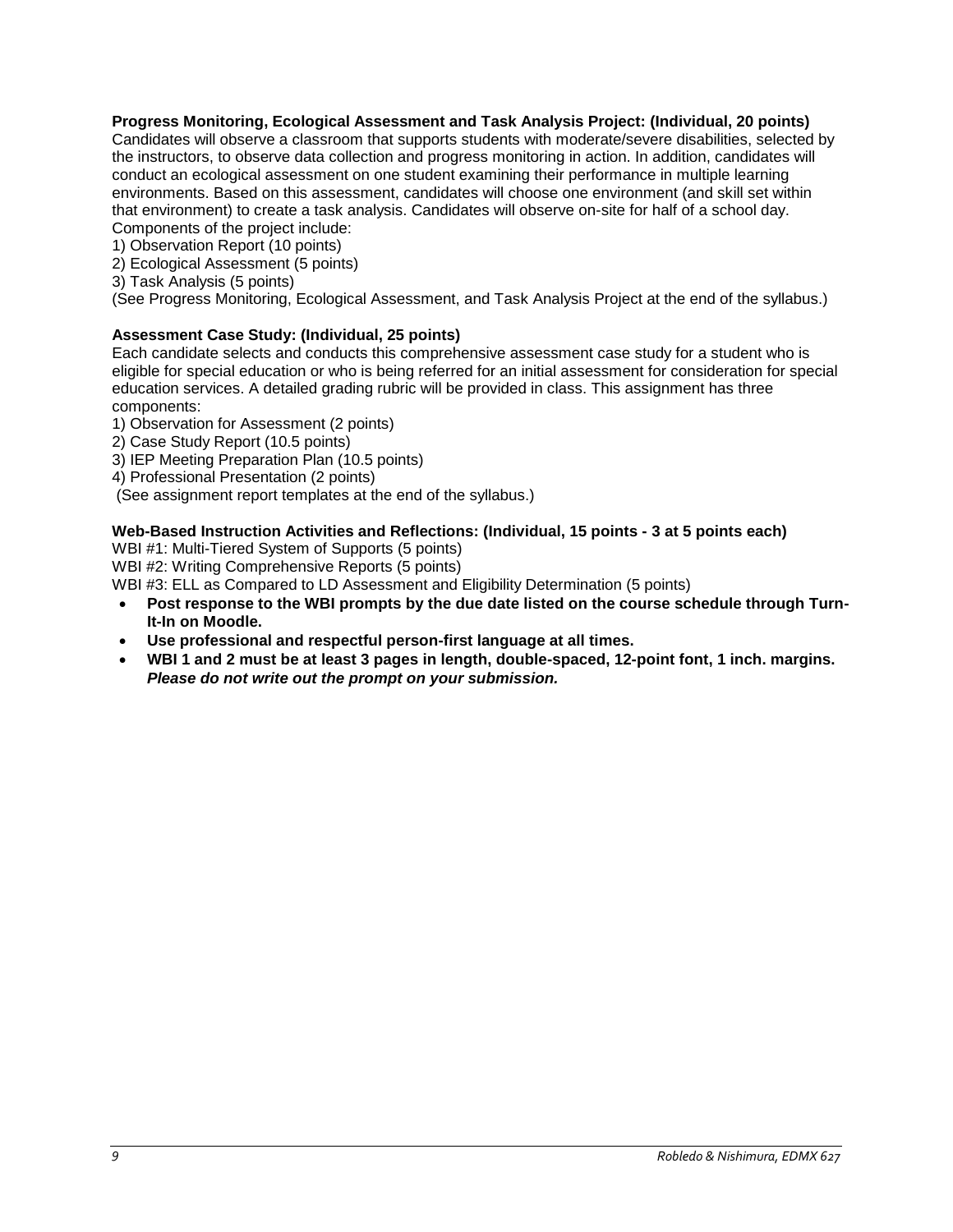## **SCHEDULE/COURSE OUTLINE The instructors reserve the right to modify the schedule**.

| <b>Session</b> | no manuelors reserve the right to mouny the sencutive.<br><b>Topic</b> | <b>Reading</b>  | <b>Assignments Due</b>         |
|----------------|------------------------------------------------------------------------|-----------------|--------------------------------|
|                | Introduction to Course                                                 | Syllabus        |                                |
|                |                                                                        | P&G 1-2         |                                |
| 8/27           | <b>Ecological Systems Theory</b>                                       |                 |                                |
|                | <b>Foundational Concepts in Assessment</b>                             | <b>S&amp;B3</b> |                                |
|                | Methods of Assessment                                                  |                 |                                |
|                | Intro: Assessment Case Study                                           | P&G 3-5         | <b>Ecological Paper Due</b>    |
| 9/3            | Psychometrics                                                          |                 |                                |
|                | Sharing of Ecological Quilt Square                                     |                 |                                |
| 9/10           | Pre-Referral, Multi-Tiered System of                                   | P&G 8, 16, 18   | WBI#1 Due                      |
|                | Supports, Referral, Timelines, and                                     |                 |                                |
|                | <b>Multidisciplinary Teams</b>                                         |                 |                                |
|                | <b>Determining Eligibility</b>                                         |                 |                                |
| 9/17           | Intro: Progress Monitoring, Ecological                                 | S&B 4 (pp. 151- |                                |
|                | Assessment, and Task Analysis Project                                  | 155, 163-170) 5 |                                |
|                | <b>Progress Monitoring</b>                                             | (pp. 186-205)   |                                |
|                | <b>Ecological Assessment</b>                                           |                 |                                |
|                | <b>Behavioral Data Collection</b>                                      |                 |                                |
|                | <b>Task Analysis</b>                                                   |                 |                                |
| 9/24           | <b>Woodcock Johnson III Practice</b>                                   | P&G 9-10        | <b>WJIII Report Due</b>        |
|                | Administration                                                         |                 |                                |
|                | Tests of Academic Achievement and                                      |                 |                                |
|                | Assessments of Intelligence                                            |                 |                                |
| 10/1           | Writing Comprehensive Reports and                                      | P&G 17          | WBI #2 Due                     |
|                | <b>Goals Based on Assessment</b>                                       |                 |                                |
|                |                                                                        |                 |                                |
|                | Common Core, Assessment, and                                           |                 |                                |
|                | Instruction                                                            |                 |                                |
| 10/8           | Special Guest Speaker: Jan Israel,                                     | P&G 11, 12, 13  | <b>Progress Monitoring and</b> |
|                | School Psychologist                                                    |                 | <b>Task Analysis Due</b>       |
|                | Assessments of Behavior:                                               |                 |                                |
|                | Adaptive Behavior, Vineland Adaptive                                   |                 |                                |
|                | Behavior Scales, Berry VMI, FBA                                        |                 |                                |
|                |                                                                        |                 |                                |
|                | Special Guest Speaker: Dr. Lori Heisler                                |                 |                                |
|                | Language Difference vs. Disability                                     |                 |                                |
|                | Assessments of Speech and                                              |                 |                                |
|                | Language:                                                              |                 |                                |
|                | Peabody Picture Vocabulary Test 3;                                     |                 |                                |
|                | Test of Auditory Comprehension of                                      |                 |                                |
|                | Language 3                                                             |                 |                                |
| 10/29          | <b>NO CLASS</b>                                                        |                 | <b>Observation for Case</b>    |
|                |                                                                        |                 | <b>Study and Parent</b>        |
|                |                                                                        |                 | <b>Permission Slip Due</b>     |
|                |                                                                        |                 |                                |
| 11/20          | <b>Instrument Fair</b>                                                 |                 | <b>Instrument Fair Due</b>     |
| $5:00 -$       |                                                                        |                 | WBI #3 Due                     |
| 7:45           |                                                                        |                 |                                |
| $12/4$         | Assessment Case Study SHARE                                            |                 | <b>Assessment Case Study</b>   |
| $5:00 -$       | <b>Course Evaluations</b>                                              |                 | <b>Due</b>                     |
| 7:45           |                                                                        |                 |                                |
|                |                                                                        |                 |                                |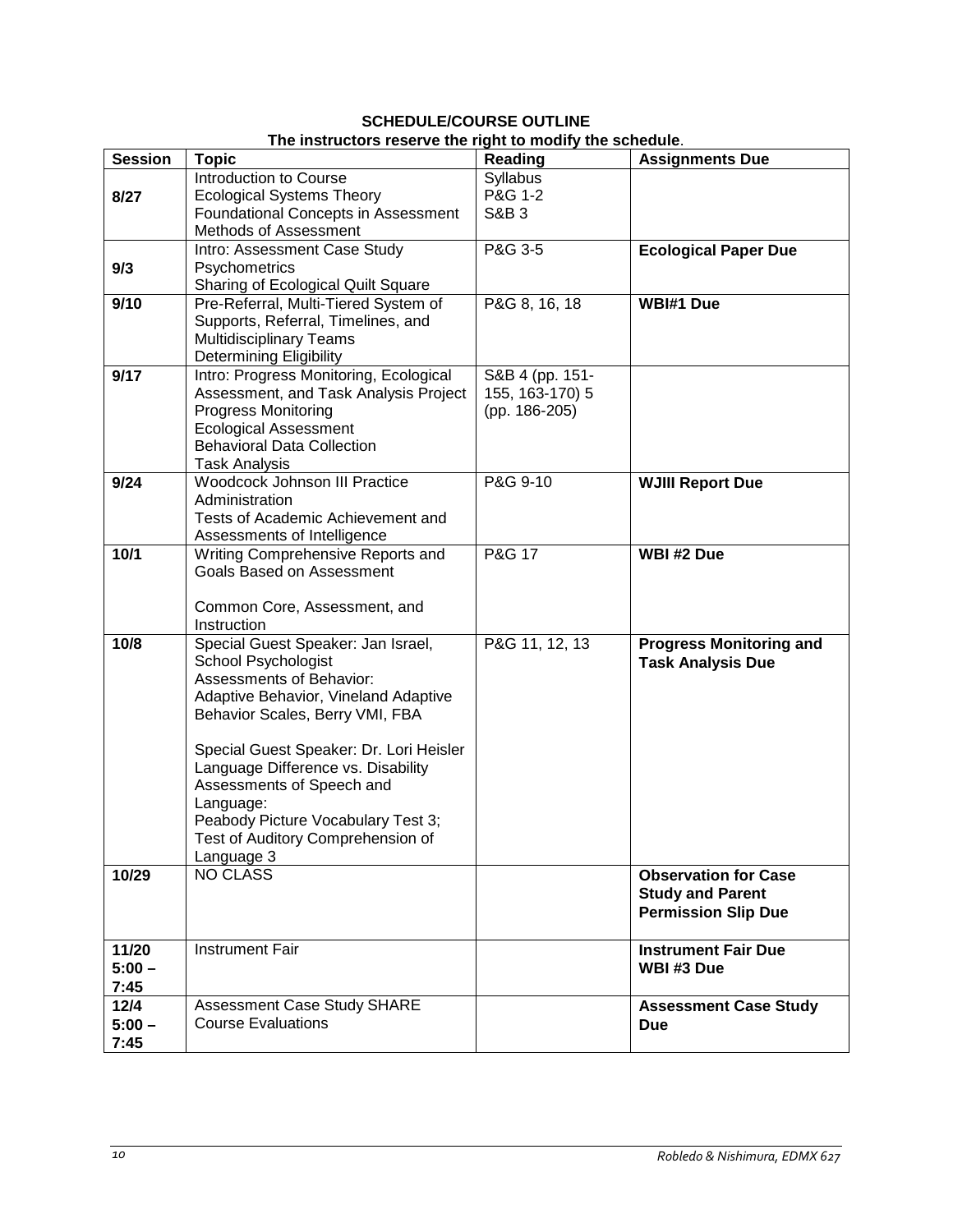#### **COURSE REQUIREMENTS**

#### **Assignment Details and Templates**

## **Ecological Reflective Paper Ecological Design Map (8 points)**

- <span id="page-10-1"></span><span id="page-10-0"></span>1. Create your own Ecological Design Map. Examples of past Design Maps will be available in class
- 2. Ecological Systems Self Report. Based upon your reflection and creation of your Ecological design map, write a three - four page paper reflecting upon the following.
	- a. Write a description of each of the ecosystems in your map and their importance to you. This should take about two pages, one long paragraph for each subsystem.
	- b. Write a paragraph about any significant interactions/events within the system(s) across time (Chrono) or any significant points you wish to share.
	- c. Write a 3-paragraph reflection on how this experience helps you in better understanding and accepting differences in culture, cultural heritage, ethnicity, language, age, religion, social economic status, gender identity/expression, sexual orientation, and abilities and disabilities of individuals.
	- d. Discuss how this assignment has enabled you to recognize the potential influence of varying cultural factors and practices on development. How might you use this data to engage students with curriculum?

## **WJIII Practice Administration Lab Sheet (8 points)**

**Team Members**: \_\_\_\_\_\_\_\_\_\_\_\_\_\_\_\_\_\_\_\_\_\_\_\_\_\_\_\_\_\_\_\_\_\_\_\_\_\_\_\_\_\_\_\_\_\_\_

Assume the person you are testing is a  $6<sup>th</sup>$  grader performing at approximately a 3<sup>rd</sup> grade level. Administer **all** subtests of WJIII (except Handwriting). Choose one subtest to describe in this Lab Sheet. Papers are due at end of class session.

#### **Name of Subtest:**

**Brief description of subtest** 

*(Example: Letter-Word Identification: naming letters and reading words aloud from a list)*

**Timed Test? If so, what is length of time?**

**Basal/Ceiling? If so, what is basal/ceiling? …3 in a row or 6 in a row?** 

**Do you need to complete a page due to visual stimulus after student reaches ceiling?** 

**Were suggested starting points provided and if so, do you feel they were appropriate? If not, please explain.**

**Provide a brief description of how subtest is administered.**

**How is subtest scored?**

**Problems or concerns with ease of administration? … use of materials? …maintaining an objective demeanor?**

**Reflection on this Practice Administration Lab.** One paragraph per team member on how this assignment and in-class training has provided you the opportunity to acquire the knowledge and skills necessary to assess students in a comprehensive manner.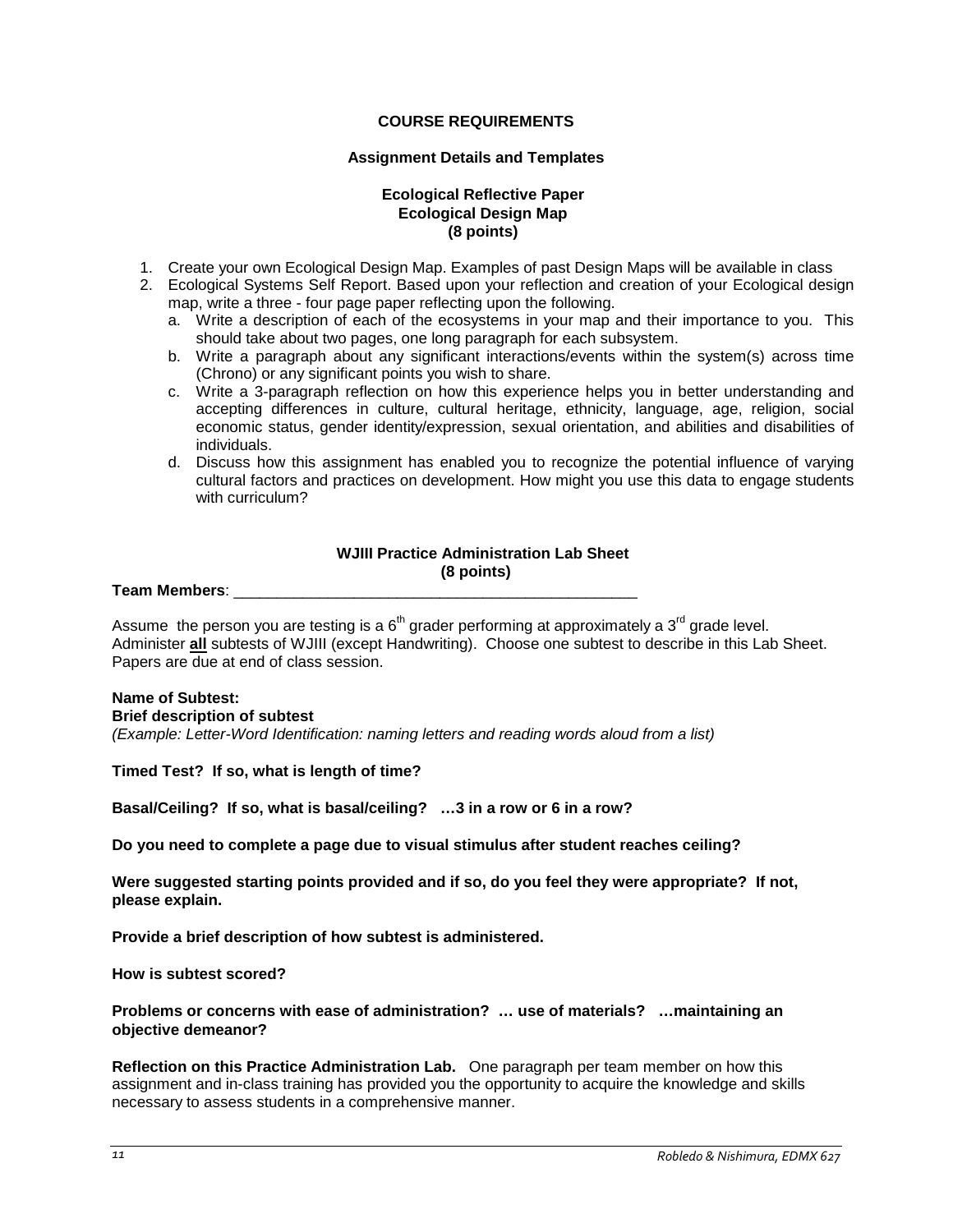## **Instrument Review Report and Share Fair (8 points)**

### **REPORT TEMPLATE:**

#### **Name:**

#### **Title of Instrument:**

Publisher, website, address, phone, edition(s) or forms, cost if known

#### **Technical Overview:**

Components, uses, derived scores, item development

#### **Standardization:**

Standardization sample(s), and any sub-groups or special samples, norm development, were individuals with disabilities, or those learning a second language in the sample?

#### **Administration of the Instrument:**

Time, qualifications of evaluator, method: interview or direct administration, giving instructions, completing forms, giving credit for direct administration items, adaptations allowed.

#### **Interpreting Performances and Clinical Judgment of Results:**

Scores available, characteristics of scores and how they can be used, partial credit if allowed.

For what group of learners would the results from this instrument be considered accurate?

Would results be appropriate for individuals with disabilities or second language learners?

Are there learners for whom conditions of the environment must be modified before administration of the instrument and its components?

How could one consider the results of this instrument as a component of a battery of measures?

#### **Writing Prompt:**

Write 3-4 paragraphs reflecting how this experience increases your skill in evaluating, selecting, administering and interpreting assessment devices.

## **SHARE FAIR:**

In class you will present your assessment tool. Please bring the assessment tool to class to show your classmates. Your presentation should be no more than 5 minutes. Focus on the pros and cons of your assessment tool.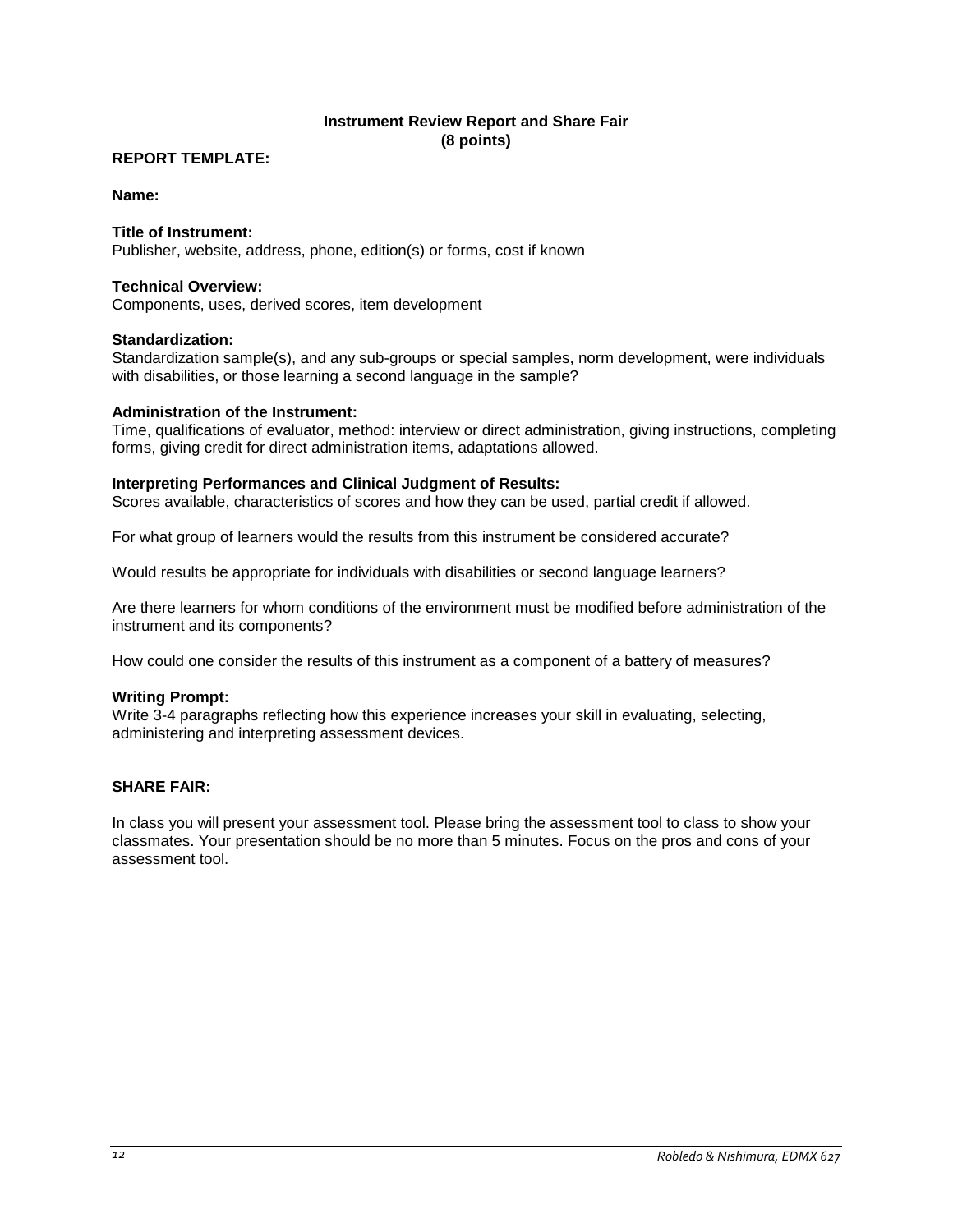### **Web-Based Instruction Activities and Reflection (15 points maximum, 3 activities at 5 points each)**

## **WBI #1: Multi-Tiered System of Supports**

The underlying theory of Multi-Tiered System of Supports is to identify and provide appropriate interventions (in the general education classroom) to struggling students. If implemented properly, these interventions could help these students solve their learning problems and perhaps avoid special education placement. Your assignment is to read the RTI e-book provided on Moodle and summarize your many learnings from this text.

## **WBI #2: Writing a Comprehensive Report**

Read and review the three REAL examples of assessment reports found on Moodle. For each assessment report the recommendations section is missing! This section is the most valuable section for the reader. Your task is to complete each of the reports with the final recommendations section. This section should include practical recommendations for the student based on the assessments in the area of reading, writing, and mathematics. Include ideas for IEP goals and instructional strategies, accommodations, and other types of supports.

## **WBI #3: ELL as Compared to LD Assessment and Eligibility Determination**

For this WBI, you will access several contemporary research and best practice chapters, articles, and websites (e.g., NEA (2007, Dec.). *Focus on Hispanics – Special Education and English Language Learners*, Washington, DC: Author; Collier, C. (2013), *Separating difference from disability,* Thousand Oaks, CA: Corwin Press), identify variables for determining the difference between English learners who do and do not have disabilities, and develop a user-friendly (i.e., in lay language) professional assessment guide or checklist to assist them, other educators, and parents to differentiate a language difference from a disability for English learners.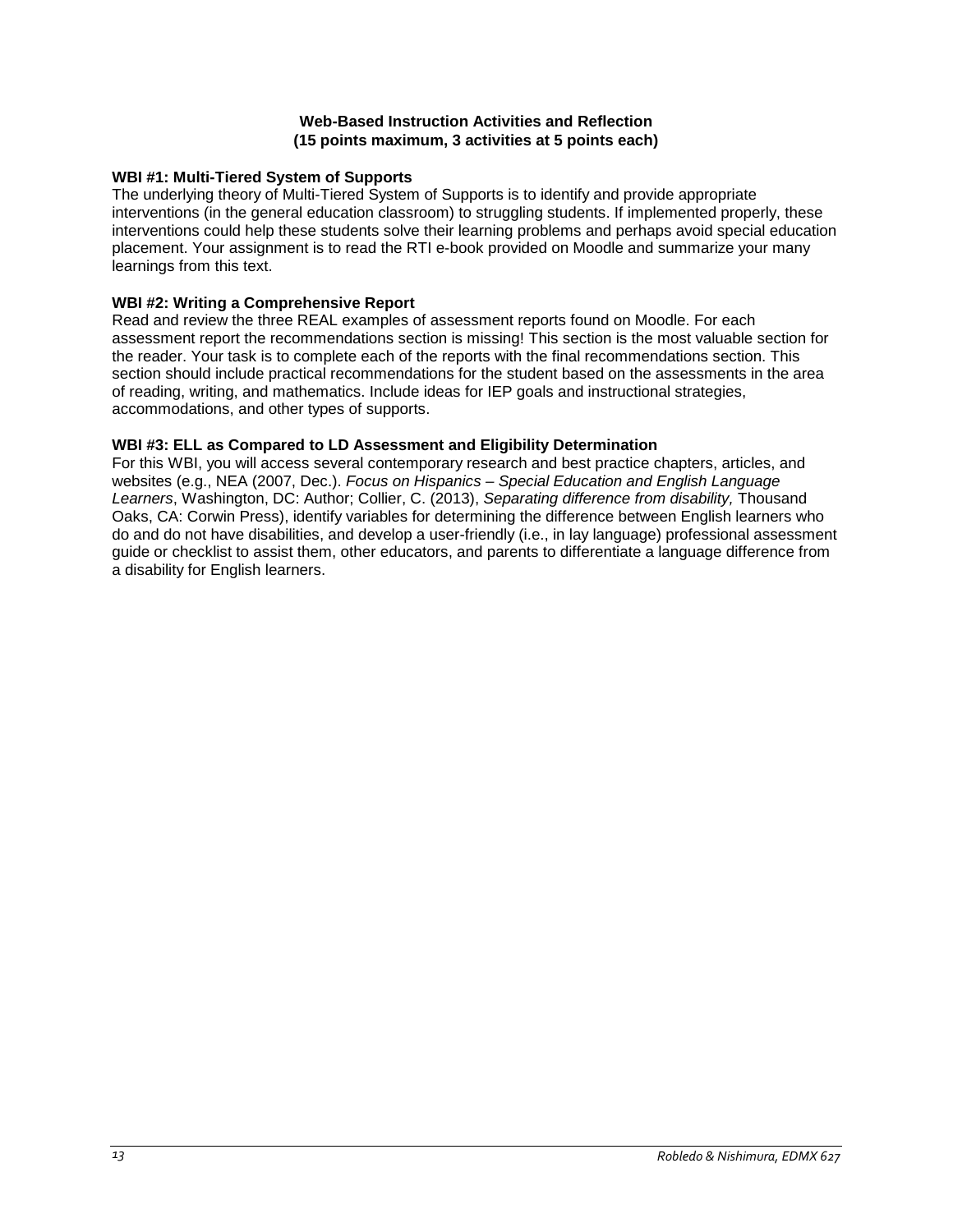## **Progress Monitoring and Task Analysis (20 points)**

Candidates will observe a classroom that is serving students with moderate/severe disabilities, selected by the instructors, to observe data collection and progress monitoring in action. In addition, candidates will conduct an ecological assessment on one student examining their performance in multiple learning environments (classroom, recess area, bathroom, and lunch area). Based on this assessment, candidates will choose one environment (and skill set within that environment) to create a task analysis. Candidates will observe on-site for half of a school day. The following components must be included in your report:

## 1. *Observation Report*: (10 points)

In this section you will summarize and reflect on your observation by addressing the following questions:

- Describe the setting in which you observed.
- Describe the observed characteristics of the students in the setting. Include in your description the students' social, academic, communication, movement, mobility, sensory and specialized health care characteristics and supports.
- Describe the activities/events you observed (activities, materials, teaching methods/approaches, and specialists observed, if applicable).
- Describe the types of data collection/progress monitoring you observed. How often is it collected? How is it analyzed? How does it guide instruction? This section must also include your time sheet signed by the teacher you are observing. Observation Report must be at least 3 pages.

## 2. **Ecological Assessment:** (5 points)

• An ecological assessment examines the student's total learning environment. For this portion of the project you will choose one student to observe in multiple environments (classroom, outside recess area, bathroom, or lunch area). In your report, describe how the student is functioning in at least 3 environments. Please be sure to use pseudonyms.

## 3. *Task Analysis:* (5 points)

As Snell and Brown indicated, "Analyzing a task and breaking it down into teachable steps for a student is not a trivial process." In this section you will be creating a task analysis data collection form based on a student you conducted an ecological assessment on during your observation.

- Based on your ecological assessment, select an environment and skill set that is an area of need for your student. Be sure that it is functional, age-appropriate, and requires multiple components (not a discrete skill).
- Define the target skill simply, including a description of the settings and materials most suited to the natural performance of the task.
- Perform the task yourself and/or observe others performing the task and note the steps involved. Adapt the steps to suit the student's disabilities and skill strengths as best you can.
- Write out the task steps so that steps (a) are stated in terms of observable behaviors; (b) result in visible change in the product or process; (c) are ordered in a logical sequence; (d) are written in second-person singular so that they could serve as verbal prompts (if used); and (e) use language that is not confusing to the student, with the performance details that are essential to assessing performance enclosed in parentheses.
- Develop the task analysis data collection form. See example in Snell and Brown p. 154. For this assignment please include the following components: target skill definition, setting, instructional cue, data collection schedule, probe schedule, materials, criterion, task steps with dates for data collection for baseline, teaching, and probe, recording key, and an area for anecdotal comments.
- Describe the types of prompts you will use to teach this skill and how you will work to fade prompts. (2-3 paragraphs).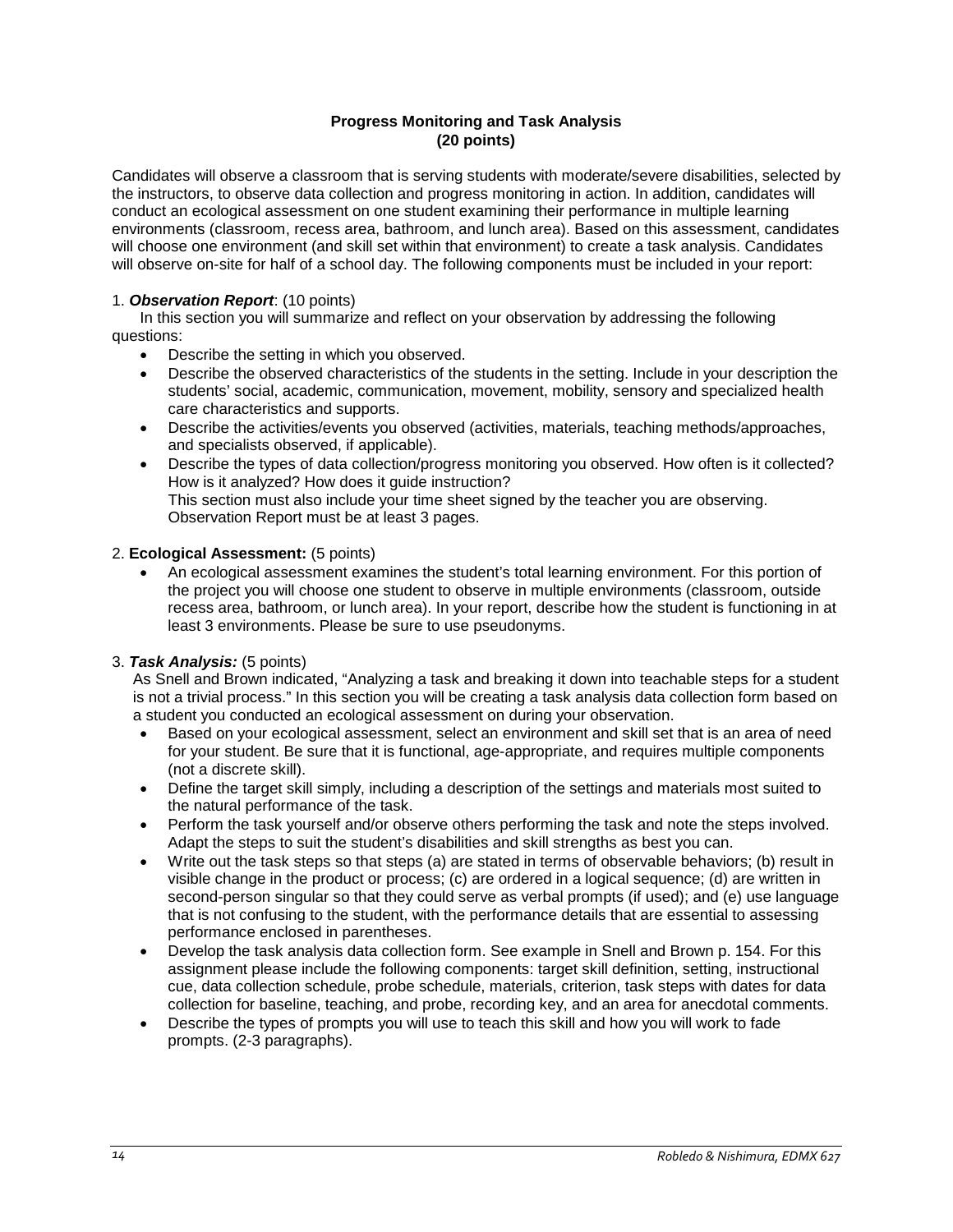### **Assessment Case Study (25 points)**

## **I.** *OBSERVATION FOR ASSESSMENT REPORT TEMPLATE* **(2 points)**

#### **Heading:**

Child's Name: (use a pseudonym) (Child's Name: (your name)<br>C.A.: (chronological age) (C.A.: (chronological age) C.A.: (chronological age) Grade:

## **Reason for Assessment:**

Initial referral, triennial review, change of placement, transition, program exit.

## **Placement:**

Describe current placement and related services provided, summarize previous placements and/or services. Get information from records.

#### **Background Information:**

Provide a brief summary of background information, impact of impairment/disability on development and/or school performance, previous assessment results. Review records (special education file, cum folder, teacher interview) to obtain information.

#### **Interactions with Others:**

Discuss interactions with teachers, service providers, assessors, peers, adults, observer, social interactions in the classroom and in other environments (playground, cafeteria, physical education (P.E.), etc.).

#### **Present Levels of Performance:**

*Performance in the general education setting(s):* Math, Language Arts, P.E., English Language Development (for 2<sup>nd</sup> language learners), etc.

*Performance in the special setting(s):* SAI, RSP, Learning Centers, speech therapy, physical therapy, occupational therapy, orientation and mobility, etc.

## **Areas in Need of Assessment:**

Based on your observation, review of records, and interview with teacher, *in your opinion*, what do you see as areas in need of assessment: academic, social/emotional (social communication and social understanding/skills), communication (verbal and non-verbal), motor (fine and gross motor; sensory), selfhelp, vocational/employment, independent living skills, visual and auditory processing, and so forth. **Recommendations for Assessment Sessions:**

Based on your observation, review of records, and interview with teacher, describe recommendations for upcoming assessment sessions in the following areas:

- Instrumentation: instrument, subtests, materials
- Set up of assessment environment, number and length of sessions
- Behavior management and/or intervention during assessment process to maintain student engagement
- Need of interpreter to provide support for English Language Learner

### *NOTE:* **This observation report must be completed before conducting any assessments. Be sure to secure parental consent prior to this observation. You must submit the Parent Permission form with your paper.**

## **II.** *CASE STUDY REPORT TEMPLATE* **(10.5 points)**

Note: Write in complete sentences, this is a narrative report, no outlines please.

# **1. HEADING**

Child's Name: (fictitious) Evaluator's Name: Grade of Placement: Case Controller Controller Date of Evaluation:

Age: Child's Placement: (SDC, RSP, etc.)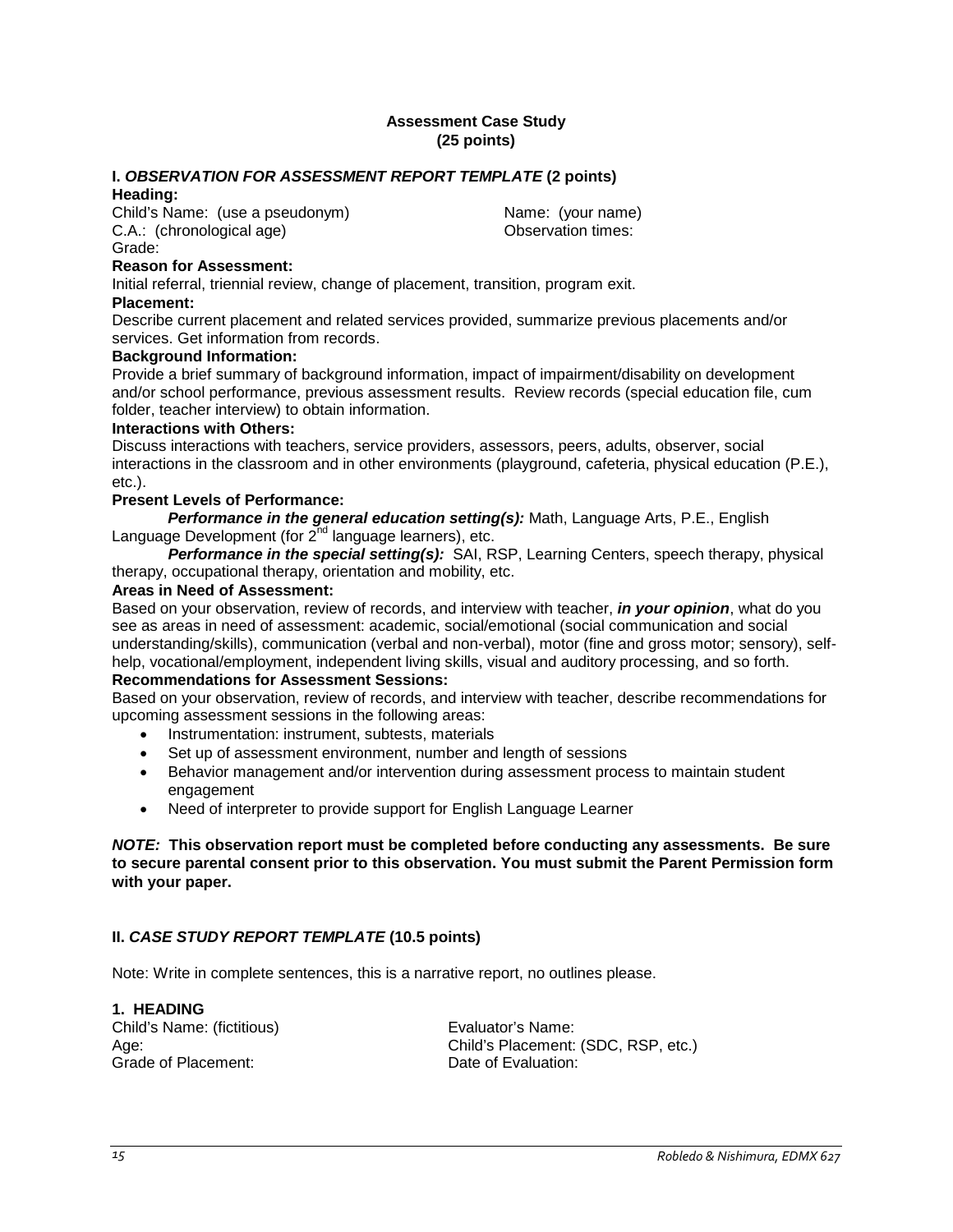## **2. BACKGROUND INFORMATION**

Provide one to two thorough paragraphs on the child's background including age, gender, ethnicity, educational background, family systems, previous special services, other notes of interest. Please be sure not to use the child's real name, or that of his/her school building, teachers, or parents.

## **3. INTERACTIONS WITH THE CHILD:**

Provide one to two paragraphs on your interactions with the child, establishing rapport, responses to your questions, warmth, shyness, verbal expressiveness, accuracy of child's perceptions of your questions, other notes of interest.

## **4. INSTRUMENTATION AND RESULTS OF ASSESSMENT:**

Provide a brief one-paragraph description of **each** instrument used (e.g. title, purpose, name of selected sections and/or subtests administered). Immediately following each descriptor, present the results from that instrument (see example below). You may use a separate table for each instrument similar to this example.

| <b>WOODCOCK JOHNSON R/III</b>     | <b>Year: 2008</b> | <b>Year: 2011</b> | <b>Year: 2014</b> |
|-----------------------------------|-------------------|-------------------|-------------------|
| <b>Letter Word Identification</b> | 50                | 55                | 67                |
| <b>Passage Comprehension</b>      | 45                | 50                | 52                |
| <b>Calculation</b>                | 50                | 55                | 60                |
| <b>Word Attack</b>                | 50                | 52                | 54                |
| <b>Quantitative Concepts</b>      | 33                | 37                | 42                |

## **5. ADDITIONAL SECTIONS AND ALTERNATIVE ASSESSMENTS (not required if not necessary)**

If the child you are assessing has very specific special needs which require specialized instruments, or is low functioning and requires life skills assessment, you may add additional notes or results of specialized assessment procedures. Examples might be proficiency in American Sign Language, Braille skills, or special safety and life skills. Some children may not be able to take formal assessments. One can then do alternative assessment through observation of approach to tasks, adaptation to the environment, safety skills, life skills, use of the senses in learning, and other notes of interest. NOTE: This section might include the California Alternative Performance Assessment (CAPA) for students with significant disabilities. One would need to observe the child's teacher administration and with parent permission.

## **6. INTERPRETATION OF RESULTS**

This is an essential section and the true heart of the process. Employing good clinical judgment, interpret the meaning of the results you have acquired. Be sure to state whether you consider the results accurate, inflated, or deflated and state your reasons. Be sure to indicate how the results should be used in educational planning. Remember, you do not make recommendations about placement (e.g. SED, SDC, RSP, LH, etc.) that is decided in the IEP meeting. However, when you are a district teacher and serving an IEP team in the future, it would be within your purvey to make recommendations about how your results might affect recommended time in general and special ed classrooms, provision of support services, involvement of family and parents and other notes of interest. Remember our goal is inclusion, and integrated services.

## **7. SUMMARY & RECOMMENDATIONS**

This summary may be one to two paragraphs and should include a summary of your results and recommendations. As in the interpretation section above, this is a key component of your report and goes far beyond mere reporting of technical data. In this section, provide a brief summary statement about current levels of function. Then provide more specific and detailed recommendations regarding materials, curricular adaptations, length and duration of specific support services, time in general and special education, behavior management, pre-vocational goals, and other notes of interest.

## **8. LONG TERM GOALS**

Based on the information in all the above sections, compose three long-term goals for the child. These are not annual IEP goals. These goals should focus on goals for the upcoming years.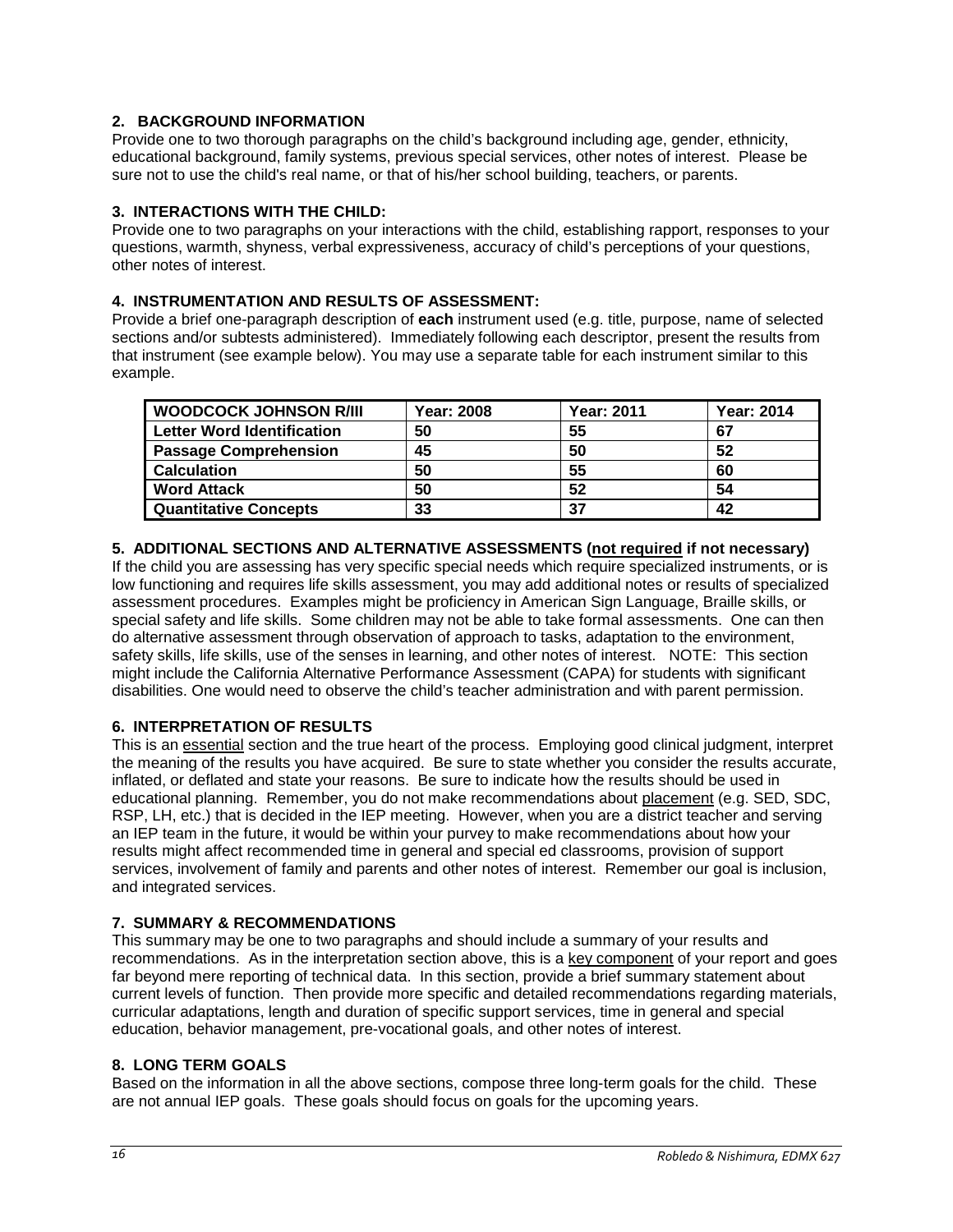## **9. RESPONSE TO THIS PROCESS:**

This is also an essential part of this assignment. In a formal report for the schools, you would not include this section. For this university assignment, your professor wants to read about your response to this process. Please provide at least two paragraphs. Do not skimp on this important section. If you "run out of steam" by this point, put the report aside and re-visit it the next day.

## **III.** *IEP MEETING PREPARATION PLAN TEMPLATE* **(10.5 points)**

This assignment helps you prepare your notes and recommendations for an IEP meeting. Always be prepared, and never enter an IEP meeting with forms completed, expecting parents to merely sign off!

## **1. PRESENT LEVELS OF PERFORMANCE:**

Based on information gathered for your case study, discuss student's strengths, preferences and interests. Describe student's present academic levels in Reading, Writing and Mathematics. Address student's communication development, gross/fine motor skills, social/emotional/behavioral development, vocational, and adaptive/living skills.

## **2. SPECIAL FACTORS**

In this section, discuss student need for assistive technology. If the student is an English Learner, consider the language needs of the child as those needs relate to the IEP. If the student's behavior impedes the learning of self or others, specify behavior interventions, strategies, and supports needed.

## **3. ANNUAL IEP GOALS**

Based on information gathered for your case study, write three annual IEP goals for the student. If you use percentages, be sure to provide a logical context for the calculation (8 out of 10 questions for 80%). If you have the child's previous IEP available, be sure to consider previous goals when formulating yours. Please be sure that all goals include a given, learner, observable and measurable behaviors, and criteria (methods of measurement).

## **4. ACCOMODATIONS/MODIFICATIONS**

Disclose your recommendations for aids, services, program accommodations or modifications and/or supports you believe will enable your students to successfully access curriculum and meet his/her academic goals. Be sure to discuss adaptations for an English learner.

# **5. SERVICES**

Provide recommendations about continuation or inception and duration of support services. Suggest periods for delivery and work towards integrated delivery of services (not during math, OK during home room, etc.). These services include occupational therapy, adapted physical education, speech/language services, etc.

## **6. EDUCATIONAL SETTING**

You will make recommendations about placement/changes of placement. These could include continuation of current placement, adaptation of time in general and special education settings, etc.

# **7. FAMILY SUPPORT SERVICES**

Provide one thorough paragraph on the inclusion and collaboration of parents and extended family in the process. This is essential to the entire process! Be sure to incorporate the requests and interests of the parents in your selection of areas assessed, your recommendations for behavior and instructional management, and inclusion of parents in all steps of this process.

## **8. CONSULTATIVE COLLABORATION FOR INCLUSIVE PRACTICE:**

Provide one thorough paragraph regarding supporting this child in the general classroom and curriculum. Provide information on the extent of support needed, tips for the gen. ed. teacher, establishing coteaching, etc.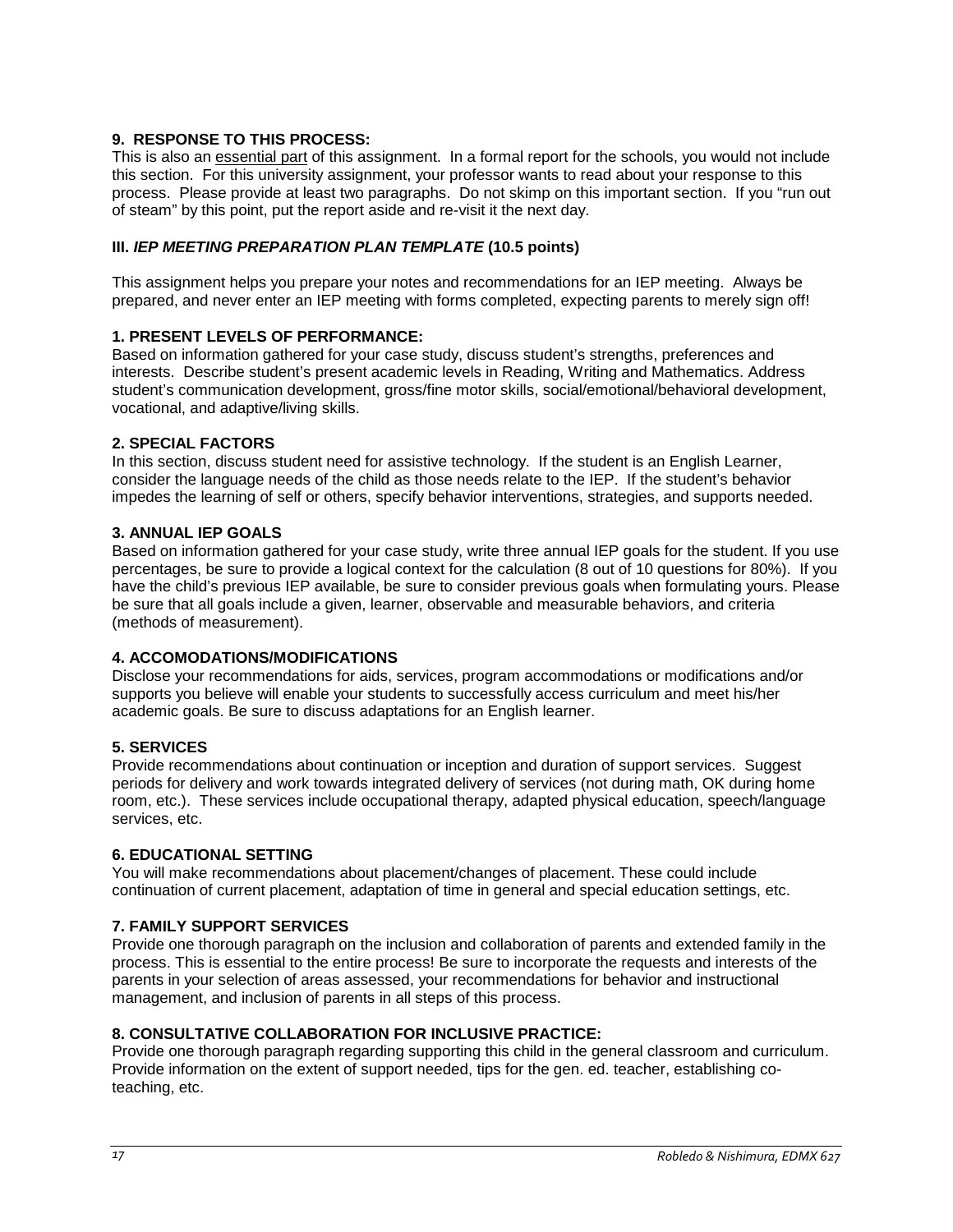## **9. IEP MEETING AGENDA**

Provide an agenda that would be followed for this child's IEP meeting. This should be in list format. (Template will be provided in class)

**IV. PROFESSIONAL WRITING. (2 points)** Complete report is well written, free of errors, and professionally detailed.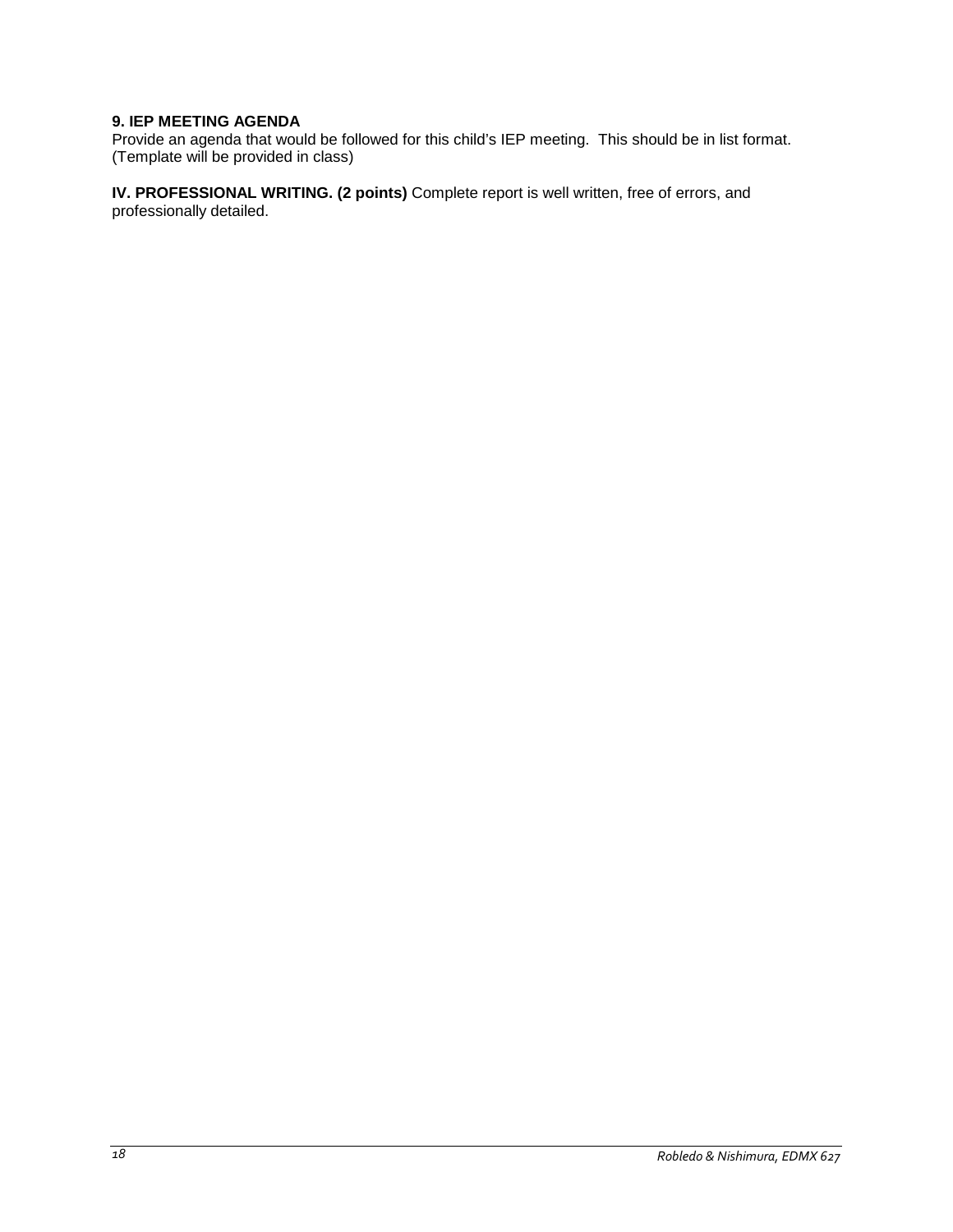<span id="page-18-0"></span>

|                        |                      | <b>Does Not Meet</b>                               | Approaching                |                           |                                                    |               |
|------------------------|----------------------|----------------------------------------------------|----------------------------|---------------------------|----------------------------------------------------|---------------|
|                        |                      | <b>Expectations</b>                                | <b>Expectations</b>        |                           |                                                    |               |
|                        |                      | (Requires significant                              | (Demonstrates              | <b>Meets</b>              | <b>Exceeds Expectations</b>                        | <b>Score</b>  |
| <b>Components</b>      |                      | more understanding,                                | understanding but          | <b>Expectations</b>       | (Understands and/or                                | <b>Earned</b> |
|                        |                      | instruction, and/or                                | requires additional        | (Meets the expectations   | performs beyond stated                             |               |
|                        | <b>No Submission</b> | experience)                                        | coaching or clarification) | as stated in component)   | expectations)                                      |               |
|                        | (0)                  | (1)                                                | (2)                        | (3)                       | (4)                                                |               |
|                        | No assignment        | Partial or incomplete                              | Limited information for    | Complete information for  | Professionally detailed                            |               |
|                        | submitted.           | heading, reason for                                | heading, reason for        | heading, reason for       | information for heading,                           |               |
|                        |                      | assessment, placement,                             | assessment, placement,     | assessment, placement,    | reason for assessment,                             |               |
|                        | Assignment           | background information,                            | background information,    | background information,   | placement, background                              |               |
|                        | submitted after      | and interaction with                               | and interaction with       | and interaction with      | information, and                                   |               |
|                        | agreed upon          | others.                                            | others.                    | others.                   | interaction with others.                           |               |
|                        | due date.            |                                                    |                            |                           |                                                    |               |
|                        |                      | Partial or incomplete                              | Limited information in     | Complete information in   | Professionally detailed                            |               |
| <b>Observation for</b> |                      | information in present<br>levels of performance in | present levels of          | present levels of         | information in present<br>levels of performance in |               |
| <b>Assessment</b>      |                      | all areas.                                         | performance in all areas.  | performance in all areas. | all areas.                                         |               |
| Report: Heading,       |                      |                                                    | Limited information in     | Complete information in   |                                                    |               |
| <b>Reason For</b>      |                      | Partial or incomplete                              | areas of needed            | areas of needed           | Professionally detailed                            |               |
| Assessment,            |                      | information in areas of                            | assessment.                | assessment.               | information in areas of                            |               |
| Placement,             |                      | needed assessment.                                 |                            |                           | needed assessment.                                 |               |
| <b>Background</b>      |                      |                                                    | Limited information in     | Complete information in   |                                                    |               |
| Information,           |                      | Partial or incomplete                              | recommendations for        | recommendations for       | Professionally detailed                            |               |
| Interaction with       |                      | information in                                     | upcoming assessment.       | upcoming assessment.      | information in                                     |               |
| <b>Others, Present</b> |                      | recommendations for                                |                            |                           | recommendations for                                |               |
| Levels of              |                      | upcoming assessment.                               | Uses person-first          | Uses person-first         | upcoming assessment.                               |               |
| Performance,           |                      |                                                    | language and               | language and              |                                                    |               |
| Areas in Need of       |                      | Does not use person-                               | pseudonyms                 | pseudonyms                | Uses person-first                                  |               |
| Assessment, and        |                      | first language.                                    | consistently.              | consistently.             | language and                                       |               |
| <b>Recommendations</b> |                      |                                                    |                            |                           | pseudonyms                                         |               |
| for Assessment         |                      | Does not use                                       |                            |                           | consistently.                                      |               |
| <b>Sessions</b>        |                      | pseudonyms.                                        |                            |                           |                                                    |               |
|                        |                      |                                                    |                            |                           |                                                    |               |
|                        |                      |                                                    |                            |                           |                                                    |               |
|                        |                      |                                                    |                            |                           |                                                    |               |
|                        |                      |                                                    |                            |                           |                                                    |               |
|                        |                      |                                                    |                            |                           |                                                    |               |
|                        |                      |                                                    |                            |                           |                                                    |               |
|                        |                      |                                                    |                            |                           |                                                    |               |
|                        |                      |                                                    |                            |                           |                                                    |               |
|                        |                      |                                                    |                            |                           |                                                    |               |

# **RUBRIC FOR ASSESSMENT CASE STUDY**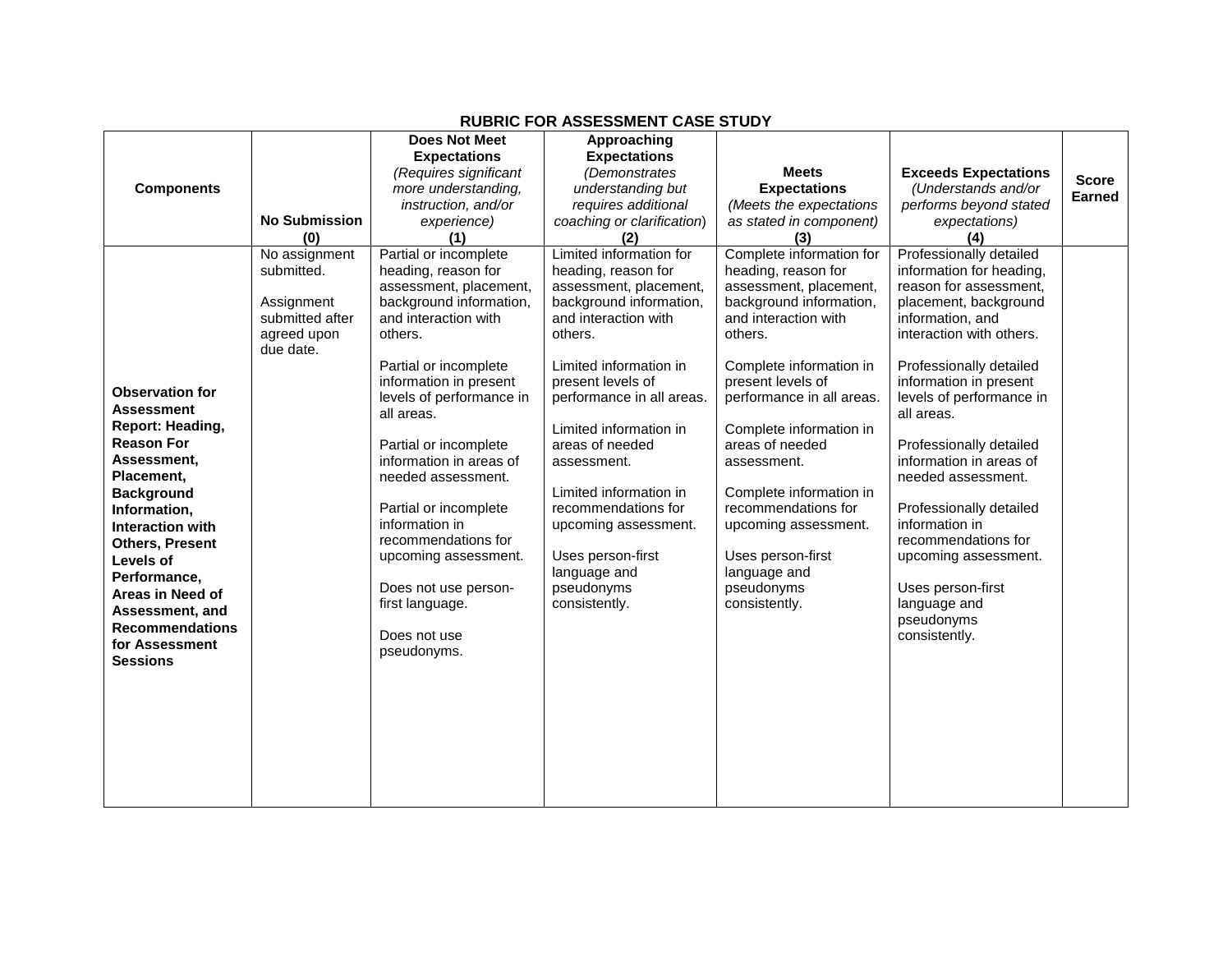|                          |                             | <b>Does Not Meet</b>                                 | Approaching                                   |                                               |                                                      |               |
|--------------------------|-----------------------------|------------------------------------------------------|-----------------------------------------------|-----------------------------------------------|------------------------------------------------------|---------------|
|                          |                             | <b>Expectations</b>                                  | <b>Expectations</b>                           |                                               |                                                      |               |
|                          |                             | (Requires significant                                | (Demonstrates                                 | <b>Meets</b>                                  | <b>Exceeds Expectations</b>                          | <b>Score</b>  |
| <b>Components</b>        |                             | more understanding,                                  | understanding but                             | <b>Expectations</b>                           | (Understands and/or                                  | <b>Earned</b> |
|                          |                             | instruction, and/or                                  | requires additional                           | (Meets the expectations                       | performs beyond stated                               |               |
|                          | <b>No Submission</b><br>(0) | experience)<br>(1)                                   | coaching or clarification)<br>(2)             | as stated in component)<br>(3)                | expectations)                                        |               |
|                          |                             | Partial or incomplete                                | Limited information                           | Complete information                          | (4)<br>Professionally detailed                       |               |
|                          |                             | information about the                                | about the focus student.                      | about the focus student.                      | information about the                                |               |
|                          | No assignment               | focus student.                                       |                                               |                                               | focus student.                                       |               |
|                          | submitted.                  |                                                      | Limited information on                        | Complete information on                       |                                                      |               |
|                          |                             | Partial or incomplete                                | background information                        | background information                        | Professionally detailed                              |               |
| <b>Assessment Case</b>   | Assignment                  | information on                                       | on focus student.                             | on focus student.                             | information on                                       |               |
| <b>Study Report:</b>     | submitted after             | background information                               |                                               |                                               | background information                               |               |
| Heading,                 | agreed upon                 | on focus student.                                    | Limited information                           | Complete information                          | on focus student.                                    |               |
| <b>Background</b>        | due date.                   |                                                      | describing your                               | describing your                               |                                                      |               |
| Information, and         |                             | Partial or incomplete                                | interactions with the                         | interactions with the                         | Professionally detailed                              |               |
| <b>Interactions with</b> |                             | information describing<br>your interactions with the | focus student.                                | focus student.                                | information describing<br>your interactions with the |               |
| <b>Focus Student</b>     |                             | focus student.                                       |                                               | Uses person-first                             | focus student.                                       |               |
|                          |                             |                                                      | Uses person-first                             | language and                                  |                                                      |               |
|                          |                             | Does not use person-                                 | language and                                  | pseudonyms                                    | Uses person-first                                    |               |
|                          |                             | first language.                                      | pseudonyms                                    | consistently.                                 | language and                                         |               |
|                          |                             |                                                      | consistently.                                 |                                               | pseudonyms                                           |               |
|                          |                             | Does not use                                         |                                               |                                               | consistently.                                        |               |
|                          |                             | pseudonyms.                                          |                                               |                                               |                                                      |               |
|                          | No assignment               | Partial or incomplete                                | Limited description and                       | Complete description                          | Professionally detailed                              |               |
|                          | submitted.                  | description and                                      | presentation of                               | and presentation of                           | description and                                      |               |
|                          | Assignment                  | presentation of<br>instrumentation and               | instrumentation and<br>results of assessment. | instrumentation and<br>results of assessment. | presentation of<br>instrumentation and               |               |
| <b>Assessment Case</b>   | submitted after             | results of assessment.                               |                                               |                                               | results of assessment.                               |               |
| Study:                   | agreed upon                 |                                                      | Limited description and                       | Complete description                          |                                                      |               |
| <b>Instrumentation</b>   | due date.                   | Partial or incomplete                                | presentation of                               | and presentation of                           | Professionally detailed                              |               |
| and Results of           |                             | description and                                      | additional section and/or                     | additional section and/or                     | description and                                      |               |
| <b>Assessment</b>        |                             | presentation of                                      | alternative assessments                       | alternative assessments                       | presentation of                                      |               |
| (Additional              |                             | additional section and/or                            | if applicable.                                | if applicable.                                | additional section and/or                            |               |
| <b>Sections and</b>      |                             | alternative assessments                              |                                               |                                               | alternative assessments                              |               |
| <b>Alternative</b>       |                             | if applicable.                                       | Uses person-first                             | Uses person-first                             | if applicable.                                       |               |
| <b>Assessments if</b>    |                             |                                                      | language and                                  | language and                                  |                                                      |               |
| applicable)              |                             | Does not use person-<br>first language.              | pseudonyms<br>consistently.                   | pseudonyms<br>consistently.                   | Uses person-first<br>language and                    |               |
|                          |                             |                                                      |                                               |                                               | pseudonyms                                           |               |
|                          |                             | Does not use                                         |                                               |                                               | consistently.                                        |               |
|                          |                             | pseudonyms.                                          |                                               |                                               |                                                      |               |
|                          |                             |                                                      |                                               |                                               |                                                      |               |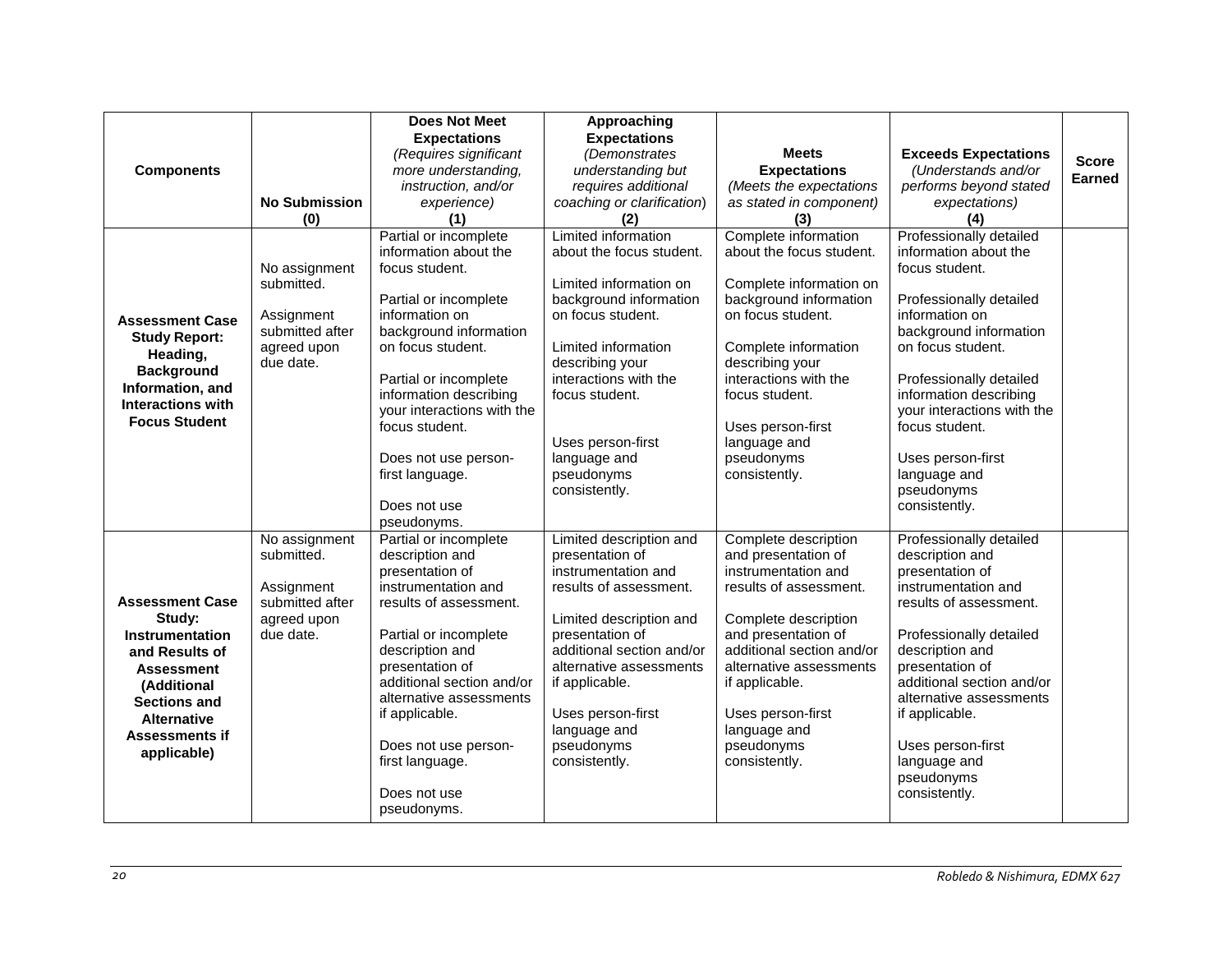|                         |                      | <b>Does Not Meet</b>                       | Approaching                |                          |                             |               |
|-------------------------|----------------------|--------------------------------------------|----------------------------|--------------------------|-----------------------------|---------------|
|                         |                      | <b>Expectations</b>                        | <b>Expectations</b>        |                          |                             |               |
|                         |                      | (Requires significant                      | (Demonstrates              | <b>Meets</b>             | <b>Exceeds Expectations</b> | <b>Score</b>  |
| <b>Components</b>       |                      | more understanding,                        | understanding but          | <b>Expectations</b>      | (Understands and/or         | <b>Earned</b> |
|                         |                      | instruction, and/or                        | requires additional        | (Meets the expectations  | performs beyond stated      |               |
|                         | <b>No Submission</b> | experience)                                | coaching or clarification) | as stated in component)  | expectations)               |               |
|                         | (0)                  | (1)                                        | (2)                        | (3)                      | (4)                         |               |
|                         | No assignment        | Partial or incomplete                      | Limited interpretation of  | Clear interpretation of  | Professionally detailed     |               |
|                         | submitted.           | interpretation of                          | assessment results.        | assessment results.      | interpretation of           |               |
|                         |                      | assessment results.                        |                            |                          | assessment results.         |               |
|                         | Assignment           |                                            | Interpretation reflects    | Interpretation reflects  |                             |               |
|                         | submitted after      | Interpretation does not                    | good clinical judgment.    | good clinical judgment.  | Interpretation reflects     |               |
|                         | agreed upon          | reflect good clinical                      |                            |                          | good clinical judgment.     |               |
|                         | due date.            | judgment.                                  | Limited indication of how  | Clear indication of how  |                             |               |
|                         |                      |                                            | results should be used     | results should be used   | Professionally detailed     |               |
| <b>Assessment Case</b>  |                      | Indication of how results                  | in educational planning,   | in educational planning, | indication of how results   |               |
| Study:                  |                      | should be used in                          | focusing on inclusion      | focusing on inclusion    | should be used in           |               |
| Interpretation of       |                      | educational planning,                      | and integrated services.   | and integrated services. | educational planning,       |               |
| <b>Results and</b>      |                      | focusing on inclusion                      |                            |                          | focusing on inclusion       |               |
| <b>Summary and</b>      |                      | and integrated services                    | Limited summary of         | Clear summary of         | and integrated services.    |               |
| <b>Recommendations</b>  |                      | is partial or incomplete.                  | results and                | results and              |                             |               |
|                         |                      |                                            | recommendations.           | recommendations.         | Professionally detailed     |               |
|                         |                      | Partial or incomplete                      |                            |                          | summary of results and      |               |
|                         |                      | summary of results and<br>recommendations. | Uses person-first          | Uses person-first        | recommendations.            |               |
|                         |                      |                                            | language and               | language and             |                             |               |
|                         |                      |                                            | pseudonyms                 | pseudonyms               | Uses person-first           |               |
|                         |                      | Does not use person-<br>first language.    | consistently.              | consistently.            | language and<br>pseudonyms  |               |
|                         |                      |                                            |                            |                          | consistently.               |               |
|                         |                      | Does not use                               |                            |                          |                             |               |
|                         |                      | pseudonyms.                                |                            |                          |                             |               |
|                         | No assignment        | Partial or incomplete                      | Limited Long Term          | Complete (3) Long        | Professionally detailed     |               |
|                         | submitted.           | Long Terms Goals.                          | Goals                      | <b>Terms Goals</b>       | (3) Long Term Goals         |               |
|                         |                      |                                            |                            |                          |                             |               |
|                         | Assignment           |                                            |                            |                          | Goals match area of         |               |
| <b>Assessment Case</b>  | submitted after      | Goals do not match area                    | Goals somewhat match       | Goals match area of      | need/present levels of      |               |
| <b>Study: Long Term</b> | agreed upon          | of need/present levels of                  | area of need/present       | need/present levels of   | performance.                |               |
| Goals                   | due date.            | performance.                               | levels of performance.     | performance.             |                             |               |
|                         |                      |                                            |                            |                          | Uses person-first           |               |
|                         |                      | Does not use person-                       | Uses person-first          | Uses person-first        | language and                |               |
|                         |                      | first language.                            | language and               | language and             | pseudonyms                  |               |
|                         |                      |                                            | pseudonyms                 | pseudonyms               | consistently.               |               |
|                         |                      | Does not use                               | consistently.              | consistently.            |                             |               |
|                         |                      | pseudonyms.                                |                            |                          |                             |               |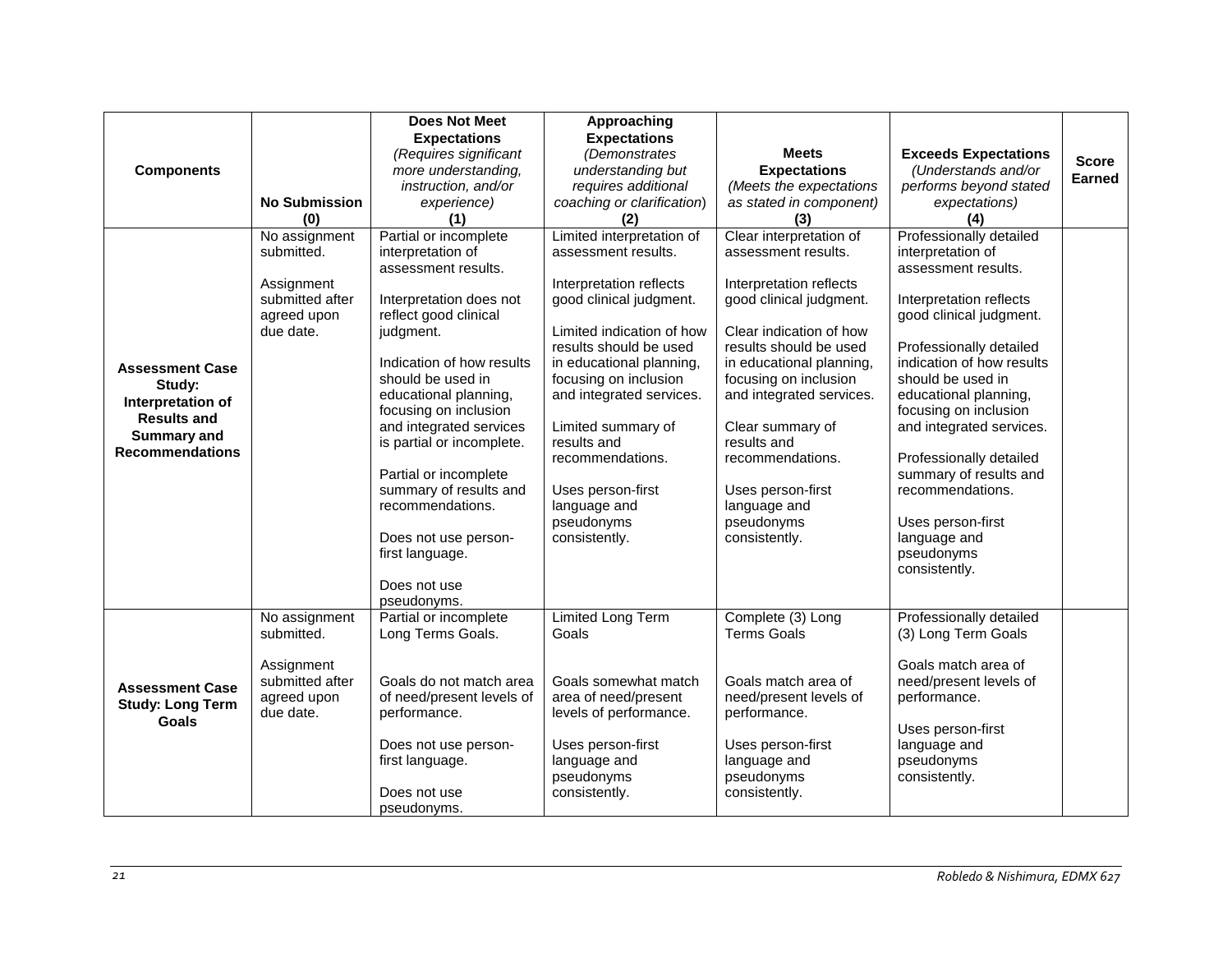|                                                      |                             | <b>Does Not Meet</b>                      | Approaching                                      |                                            |                                           |              |
|------------------------------------------------------|-----------------------------|-------------------------------------------|--------------------------------------------------|--------------------------------------------|-------------------------------------------|--------------|
|                                                      |                             | <b>Expectations</b>                       | <b>Expectations</b>                              |                                            |                                           |              |
|                                                      |                             | (Requires significant                     | (Demonstrates                                    | <b>Meets</b>                               | <b>Exceeds Expectations</b>               | <b>Score</b> |
| <b>Components</b>                                    |                             | more understanding,                       | understanding but                                | <b>Expectations</b>                        | (Understands and/or                       | Earned       |
|                                                      |                             | instruction, and/or                       | requires additional                              | (Meets the expectations                    | performs beyond stated                    |              |
|                                                      | <b>No Submission</b>        | experience)                               | coaching or clarification)                       | as stated in component)                    | expectations)                             |              |
|                                                      | (0)                         |                                           |                                                  | (3)                                        | (4)                                       |              |
|                                                      | No assignment               | Partial or incomplete                     | Limited response to this                         | Complete response to                       | Professionally detailed                   |              |
|                                                      | submitted.                  | response to this                          | process.                                         | this process.                              | response to this process                  |              |
|                                                      |                             | process.                                  |                                                  |                                            | indicating rich learning.                 |              |
|                                                      | Assignment                  |                                           | Uses person-first                                | Uses person-first                          |                                           |              |
| <b>Assessment Case</b>                               | submitted after             | Does not use person-                      | language and                                     | language and                               | Uses person-first                         |              |
| <b>Study: Response to</b>                            | agreed upon                 | first language.                           | pseudonyms                                       | pseudonyms                                 | language and                              |              |
| this process                                         | due date.                   |                                           | consistently.                                    | consistently.                              | pseudonyms                                |              |
|                                                      |                             | Does not use<br>pseudonyms.               |                                                  |                                            | consistently.                             |              |
|                                                      |                             |                                           |                                                  |                                            |                                           |              |
|                                                      | No assignment<br>submitted. | Partial or incomplete                     | Limited present levels of                        | Complete present levels                    | Professionally detailed                   |              |
|                                                      |                             | present levels of<br>performance based on | performance based on<br>the information gathered | of performance based<br>on the information | present levels of<br>performance based on |              |
|                                                      | Assignment                  | the information gathered                  | in case study.                                   | gathered in case study.                    | the information gathered                  |              |
|                                                      | submitted after             | in case study.                            |                                                  |                                            | in case study.                            |              |
|                                                      | agreed upon                 |                                           | Information presented is                         | Present levels address                     |                                           |              |
|                                                      | due date.                   | Information presented is                  | too deficit based.                               | areas of strength and                      | Present levels address                    |              |
| <b>Individual</b>                                    |                             | too deficit based.                        |                                                  | need.                                      | areas of strength and                     |              |
|                                                      |                             |                                           | Information in present                           |                                            | need.                                     |              |
| <b>Education Program</b>                             |                             | Information in present                    | levels is somewhat                               | Information in present                     |                                           |              |
| Meeting                                              |                             | levels does not match                     | connected to                                     | levels is connected to                     | Information in present                    |              |
| <b>Preparation Plan:</b><br><b>Present Levels of</b> |                             | assessment results.                       | assessment results.                              | assessment results.                        | levels is connected to                    |              |
| <b>Performance and</b>                               |                             |                                           |                                                  |                                            | assessment results.                       |              |
|                                                      |                             | Partial information                       | Partial information                              | Complete information                       |                                           |              |
| <b>Special Factors</b>                               |                             | regarding special factors                 | regarding special factors                        | regarding special factors                  | Professionally detailed                   |              |
|                                                      |                             | section.                                  | section.                                         | section.                                   | information regarding                     |              |
|                                                      |                             |                                           |                                                  |                                            | special factors section.                  |              |
|                                                      |                             | Does not use person-                      | Uses person-first                                | Uses person-first                          |                                           |              |
|                                                      |                             | first language.                           | language and                                     | language and                               | Uses person-first                         |              |
|                                                      |                             |                                           | pseudonyms                                       | pseudonyms                                 | language and                              |              |
|                                                      |                             | Does not use                              | consistently.                                    | consistently.                              | pseudonyms                                |              |
|                                                      |                             | pseudonyms.                               |                                                  |                                            | consistently                              |              |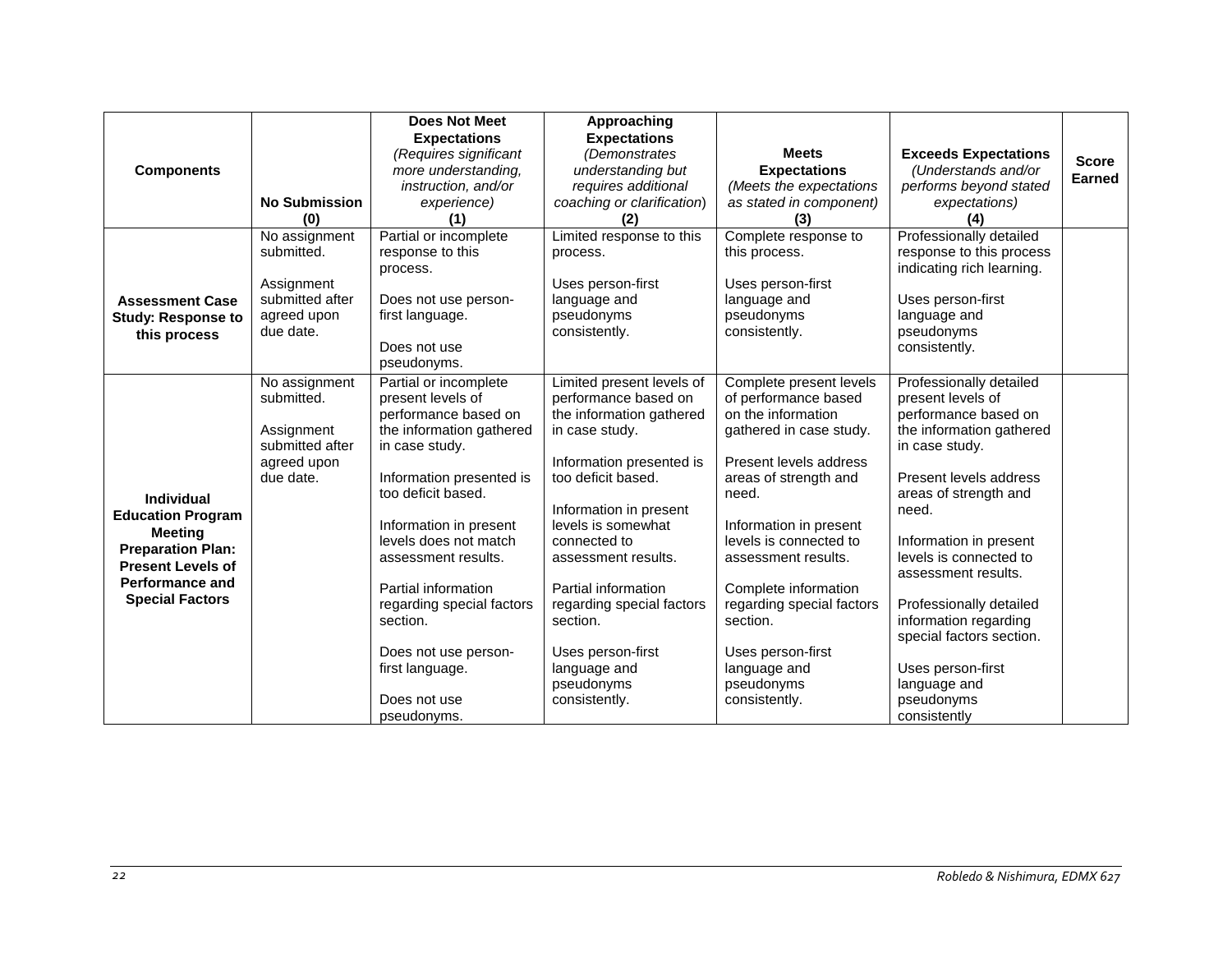|                          |                      | <b>Does Not Meet</b>      | Approaching                |                                        |                                        |               |
|--------------------------|----------------------|---------------------------|----------------------------|----------------------------------------|----------------------------------------|---------------|
|                          |                      | <b>Expectations</b>       | <b>Expectations</b>        |                                        |                                        |               |
|                          |                      | (Requires significant     | (Demonstrates              | <b>Meets</b>                           | <b>Exceeds Expectations</b>            | <b>Score</b>  |
| <b>Components</b>        |                      | more understanding,       | understanding but          | <b>Expectations</b>                    | (Understands and/or                    | <b>Earned</b> |
|                          |                      | instruction, and/or       | requires additional        | (Meets the expectations                | performs beyond stated                 |               |
|                          | <b>No Submission</b> | experience)               | coaching or clarification) | as stated in component)                | expectations)                          |               |
|                          | (0)                  | (1)                       | (2)                        | (3)                                    | (4)                                    |               |
|                          | No assignment        | Partial or incomplete     | <b>Limited Individual</b>  | Complete (3) Individual                | Professionally detailed                |               |
|                          | submitted.           | Individual Education      | <b>Education Program</b>   | <b>Education Program</b>               | (3) Individual Education               |               |
|                          |                      | Program Goals.            | Goals.                     | Goals.                                 | Program Goals.                         |               |
|                          | Assignment           |                           |                            |                                        |                                        |               |
|                          | submitted after      | Goals do not include      | Some goals include         | Goals include given,                   | Goals include given,                   |               |
|                          | agreed upon          | given, learner,           | given, learner,            | learner, observable and                | learner, observable and                |               |
|                          | due date.            | observable and            | observable and             | measurable behavior                    | measurable behavior                    |               |
|                          |                      | measurable behavior       | measurable behavior        | and criteria.                          | and criteria.                          |               |
|                          |                      | and criteria.             | and criteria.              |                                        |                                        |               |
|                          |                      | Goals do not match area   | Goals somewhat match       | Goals match area of                    | Goals match area of                    |               |
| <b>Individual</b>        |                      | of need/present levels of | area of need/present       | need/present levels of<br>performance. | need/present levels of<br>performance. |               |
| <b>Education Program</b> |                      | performance.              | levels of performance.     |                                        |                                        |               |
| <b>Meeting</b>           |                      |                           |                            | Complete                               | Professionally detailed                |               |
| <b>Preparation Plan:</b> |                      | Partial or incomplete     | Limited                    | recommendations for                    | recommendations for                    |               |
| <b>Annual Goals and</b>  |                      | recommendations for       | recommendations for        | accommodations and                     | accommodations and                     |               |
| Accommodations/          |                      | accommodations and        | accommodations and         | modifications.                         | modifications.                         |               |
| <b>Modifications</b>     |                      | modifications.            | modifications.             |                                        |                                        |               |
|                          |                      |                           |                            | Accommodations and                     | Accommodations and                     |               |
|                          |                      | Accommodations and        | Accommodations and         | modifications are based                | modifications are based                |               |
|                          |                      | modifications are not     | modifications are not      | on assessment results.                 | on assessment results.                 |               |
|                          |                      | based on assessment       | somewhat based on          |                                        |                                        |               |
|                          |                      | results.                  | assessment results.        | Uses person-first                      | Uses person-first                      |               |
|                          |                      |                           |                            | language and                           | language and                           |               |
|                          |                      | Does not use person-      | Uses person-first          | pseudonyms                             | pseudonyms                             |               |
|                          |                      | first language.           | language and               | consistently.                          | consistently.                          |               |
|                          |                      |                           | pseudonyms                 |                                        |                                        |               |
|                          |                      | Does not use              | consistently.              |                                        |                                        |               |
|                          |                      | pseudonyms.               |                            |                                        |                                        |               |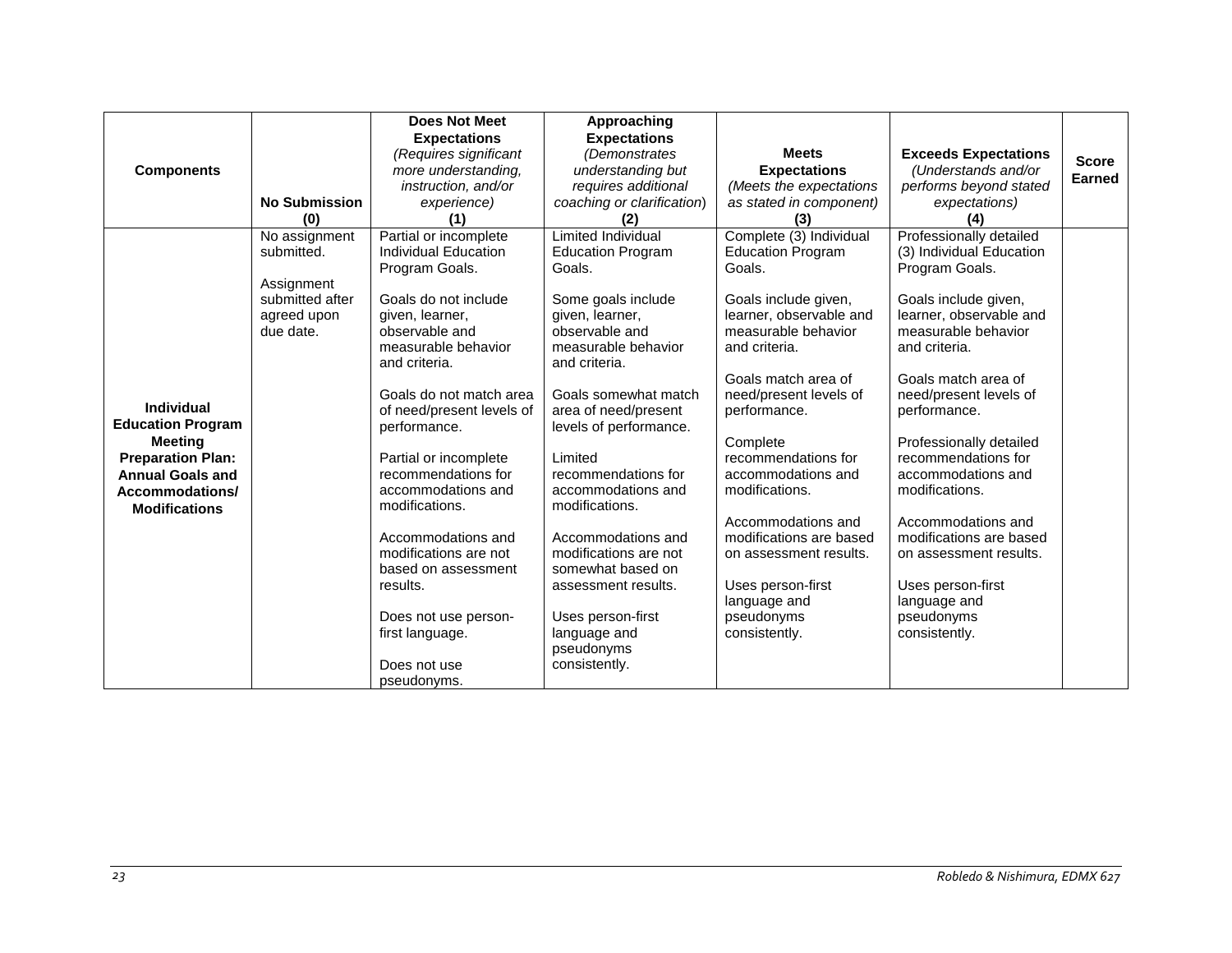|                          |                                | <b>Does Not Meet</b>      | Approaching                |                             |                             |               |
|--------------------------|--------------------------------|---------------------------|----------------------------|-----------------------------|-----------------------------|---------------|
|                          |                                | <b>Expectations</b>       | <b>Expectations</b>        |                             |                             |               |
|                          |                                | (Requires significant     | (Demonstrates              | <b>Meets</b>                | <b>Exceeds Expectations</b> | <b>Score</b>  |
| <b>Components</b>        |                                | more understanding,       | understanding but          | <b>Expectations</b>         | (Understands and/or         | <b>Earned</b> |
|                          |                                | instruction, and/or       | requires additional        | (Meets the expectations     | performs beyond stated      |               |
|                          | <b>No Submission</b>           | experience)               | coaching or clarification) | as stated in component)     | expectations)               |               |
|                          | (0)                            | (1)                       | (2)                        | (3)                         | (4)                         |               |
|                          | No assignment                  | Partial or incomplete     | Limited                    | Complete                    | Professionally detailed     |               |
|                          | submitted.                     | recommendations of the    | recommendations of the     | recommendations of the      | recommendations of the      |               |
|                          |                                | continuation or inception | continuation or inception  | continuation or inception   | continuation or inception   |               |
|                          | Assignment                     | and duration of related   | and duration of related    | and duration of related     | and duration of related     |               |
|                          | submitted after<br>agreed upon | services.                 | services.                  | services.                   | services.                   |               |
|                          | due date.                      | Partial or incomplete     | Limited                    | Complete                    | Professionally detailed     |               |
|                          |                                | recommendations about     | recommendations about      | recommendations about       | recommendations about       |               |
|                          |                                | placement/change of       | placement/change of        | placement/change of         | placement/change of         |               |
|                          |                                | placement.                | placement.                 | placement.                  | placement.                  |               |
|                          |                                |                           |                            |                             |                             |               |
|                          |                                | Recommendations are       | Recommendations are        | Recommendations are         | Recommendations are         |               |
|                          |                                | not connected to          | somewhat connected to      | connected to                | connected to                |               |
| <b>Individual</b>        |                                | assessment.               | assessment.                | assessment.                 | assessment.                 |               |
| <b>Education Program</b> |                                |                           |                            |                             |                             |               |
| <b>Meeting</b>           |                                | Does not use person-      | Uses person-first          | Uses person-first           | Uses person-first           |               |
| <b>Preparation Plan:</b> |                                | first language.           | language and               | language and                | language and                |               |
| Recommended              |                                | Does not use              | pseudonyms                 | pseudonyms<br>consistently. | pseudonyms                  |               |
| <b>Related Services</b>  |                                | pseudonyms.               | consistently.              |                             | consistently.               |               |
| and Educational          |                                |                           |                            |                             |                             |               |
| <b>Setting</b>           |                                |                           |                            |                             |                             |               |
|                          |                                |                           |                            |                             |                             |               |
|                          |                                |                           |                            |                             |                             |               |
|                          |                                |                           |                            |                             |                             |               |
|                          |                                |                           |                            |                             |                             |               |
|                          |                                |                           |                            |                             |                             |               |
|                          |                                |                           |                            |                             |                             |               |
|                          |                                |                           |                            |                             |                             |               |
|                          |                                |                           |                            |                             |                             |               |
|                          |                                |                           |                            |                             |                             |               |
|                          |                                |                           |                            |                             |                             |               |
|                          |                                |                           |                            |                             |                             |               |
|                          |                                |                           |                            |                             |                             |               |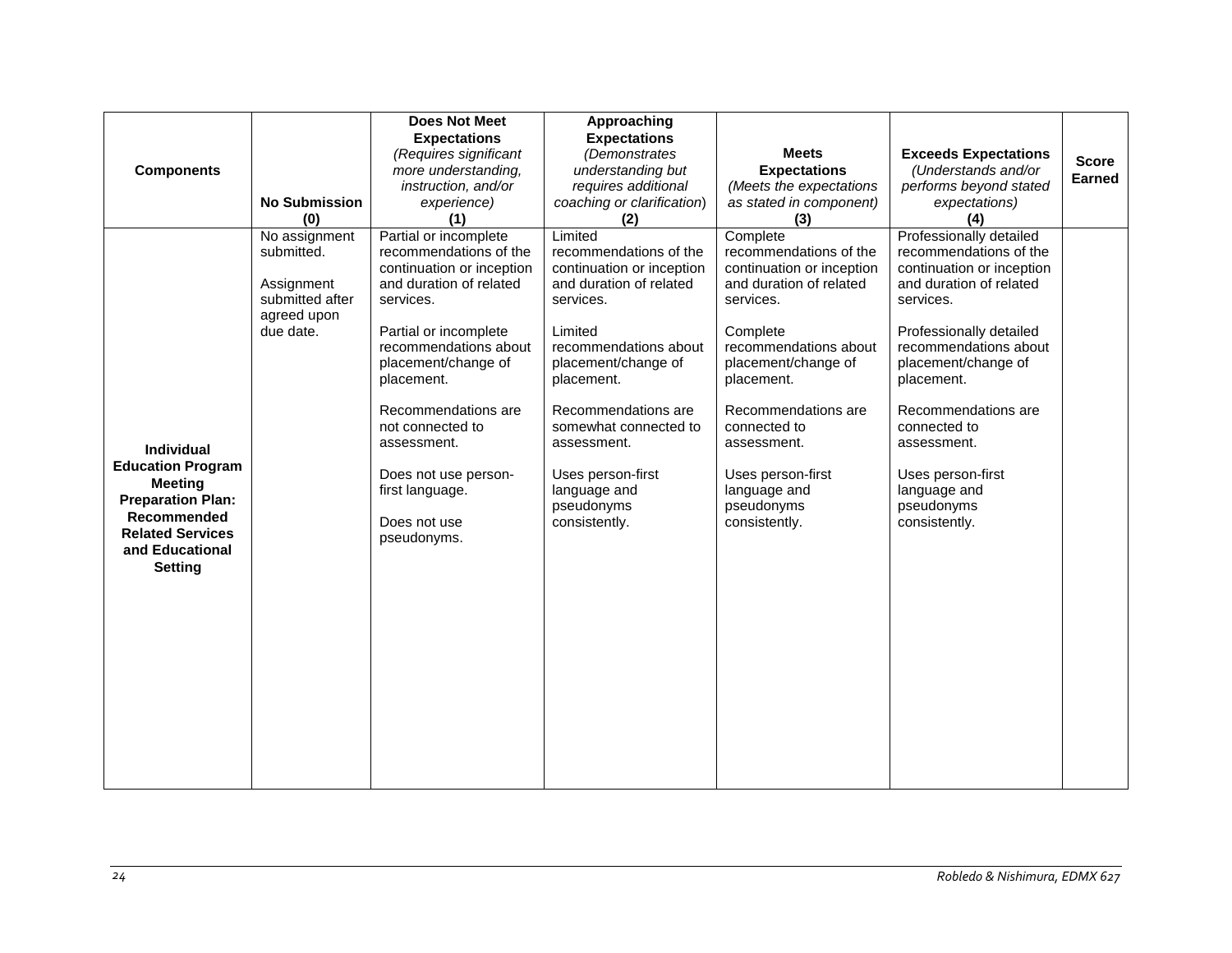|                           |                      | <b>Does Not Meet</b>                    | Approaching                 |                             |                                   |              |
|---------------------------|----------------------|-----------------------------------------|-----------------------------|-----------------------------|-----------------------------------|--------------|
|                           |                      | <b>Expectations</b>                     | <b>Expectations</b>         |                             |                                   |              |
|                           |                      | (Requires significant                   | (Demonstrates               | <b>Meets</b>                | <b>Exceeds Expectations</b>       | <b>Score</b> |
| <b>Components</b>         |                      | more understanding,                     | understanding but           | <b>Expectations</b>         | (Understands and/or               | Earned       |
|                           |                      | instruction, and/or                     | requires additional         | (Meets the expectations     | performs beyond stated            |              |
|                           | <b>No Submission</b> | experience)                             | coaching or clarification)  | as stated in component)     | expectations)                     |              |
|                           | (0)                  | (1)                                     | (2)                         | (3)                         | (4)                               |              |
|                           | No assignment        | Partial or incomplete                   | Limited description on      | Complete description on     | Professionally detailed           |              |
|                           | submitted.           | description on the                      | the inclusion and           | the inclusion and           | description on the                |              |
|                           |                      | inclusion and                           | collaboration of parents    | collaboration of parents    | inclusion and                     |              |
|                           | Assignment           | collaboration of parents                | and extended family         | and extended family         | collaboration of parents          |              |
|                           | submitted after      | and extended family                     | members in this             | members in this             | and extended family               |              |
| <b>Individual</b>         | agreed upon          | members in this                         | process.                    | process.                    | members in this                   |              |
| <b>Education Program</b>  | due date.            | process.                                |                             |                             | process.                          |              |
| <b>Meeting</b>            |                      |                                         | Limited description on      | Complete description on     |                                   |              |
| <b>Preparation Plan:</b>  |                      | Partial or incomplete                   | consultative                | consultative                | Professionally detailed           |              |
| <b>Family Support</b>     |                      | description on                          | collaboration for           | collaboration for           | description on                    |              |
| Services and              |                      | consultative                            | inclusive practice.         | inclusive practice.         | consultative                      |              |
| <b>Consultative</b>       |                      | collaboration for                       |                             |                             | collaboration for                 |              |
| <b>Collaboration for</b>  |                      | inclusive practice.                     | Uses person-first           | Uses person-first           | inclusive practice.               |              |
| <b>Inclusive Practice</b> |                      |                                         | language and                | language and                |                                   |              |
|                           |                      | Does not use person-<br>first language. | pseudonyms<br>consistently. | pseudonyms<br>consistently. | Uses person-first<br>language and |              |
|                           |                      |                                         |                             |                             | pseudonyms                        |              |
|                           |                      | Does not use                            |                             |                             | consistently.                     |              |
|                           |                      | pseudonyms.                             |                             |                             |                                   |              |
|                           | No assignment        | Partial or incomplete IEP               | Limited IEP agenda to       | Complete IEP agenda to      | Professionally detailed           |              |
| <b>Individual</b>         | submitted.           | agenda to be followed at                | be followed at focus        | be followed at focus        | IEP agenda to be                  |              |
| <b>Education Program</b>  |                      | focus student's meeting.                | student's meeting.          | student's meeting that      | followed at focus                 |              |
| <b>Meeting</b>            | Assignment           |                                         |                             | matches format provided     | student's meeting that            |              |
| <b>Preparation Plan:</b>  | submitted after      |                                         |                             | in class.                   | matches format provided           |              |
| <b>IEP Meeting</b>        | agreed upon          |                                         |                             |                             | in class.                         |              |
| Agenda                    | due date             |                                         |                             |                             |                                   |              |
|                           | No assignment        | Complete report is not                  | Complete report is          | Complete report is well     | Complete report is well           |              |
| <b>Assessment Case</b>    | submitted.           | well written. Includes                  | mostly well written.        | written and free of         | written, free of errors,          |              |
| <b>Study Complete</b>     |                      | multiple                                | Minimal                     | errors.                     | and professionally                |              |
| Project                   | Assignment           | grammar/spelling errors.                | grammar/spelling errors.    |                             | detailed.                         |              |
|                           | submitted after      |                                         |                             |                             |                                   |              |
|                           | agreed upon          |                                         |                             |                             |                                   |              |
|                           | due date.            |                                         |                             |                             |                                   |              |

**Comments**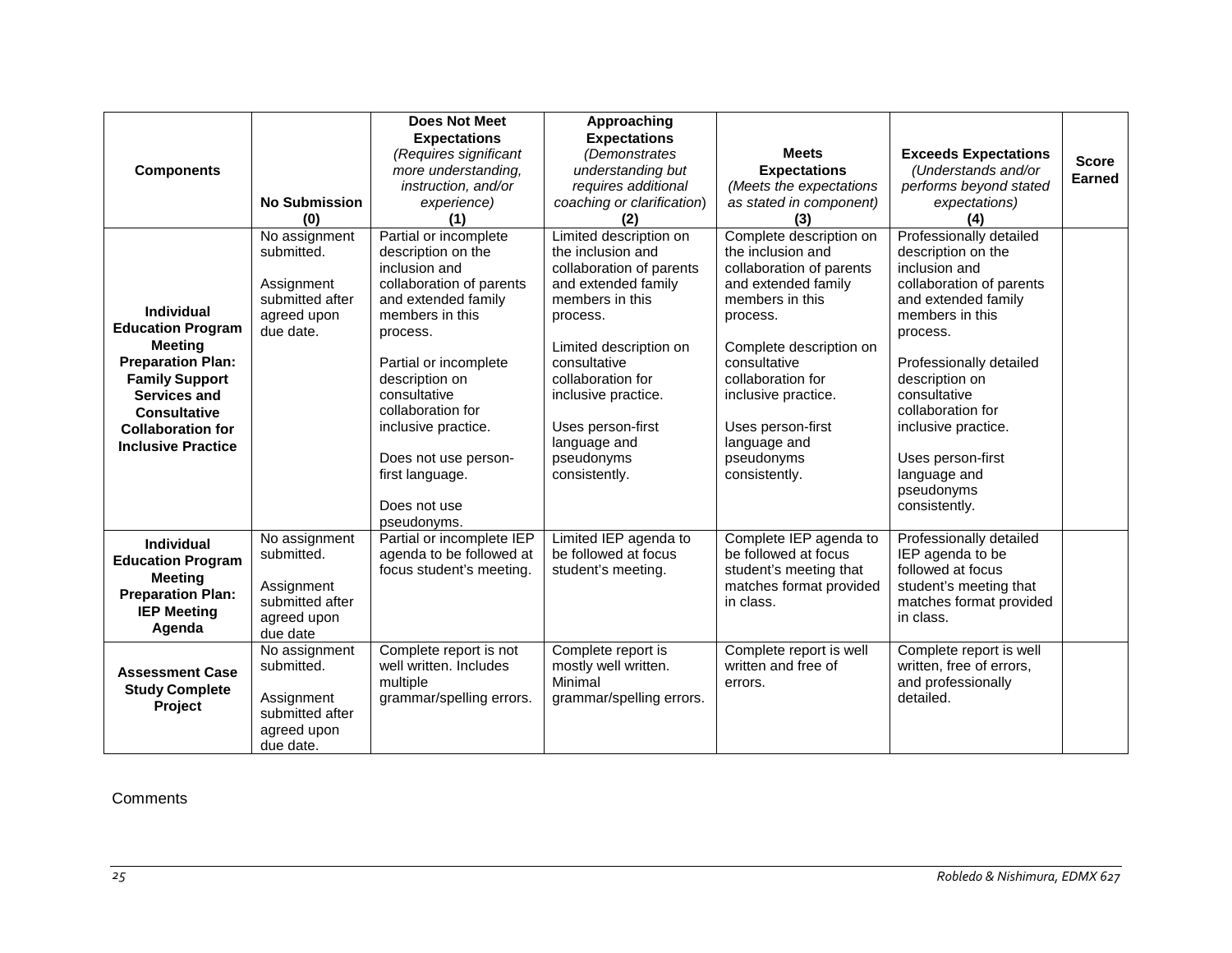

#### <span id="page-25-0"></span>**Release of Liability, Promise Not To Sue, Assumption Of Risk And Agreement To Pay Claims**

Activity: Observation at California Avenue School, Vista Unified for Progress Monitoring, Ecological Assessment, and Task Analysis Project

Activity Date(s) and Time(s): \_\_\_\_\_Fall 2014\_ Activity Location(s): \_\_\_California Avenue School, Vista Unified

In consideration for being allowed to participate in this Activity, on behalf of myself and my next of kin, heirs and representatives, I **release from all liability and promise not to sue** the State of California, the Trustees of The California State University, California State University San Marcos and their employees, officers, directors, volunteers and agents (collectively "University") from any and all claims, **including claims of the University's negligence,** resulting in any physical or psychological injury (including paralysis and death), illness, damages, or economic or emotional loss I may suffer because of my participation in this Activity, including travel to, from and during the Activity.

I am voluntarily participating in this Activity. I am aware of the risks associated with traveling to/from and participating in this Activity, which include but are not limited to physical or psychological injury, pain, suffering, illness, disfigurement, temporary or permanent disability (including paralysis), economic or emotional loss, and/or death. I understand that these injuries or outcomes may arise from my own or other's actions, inaction, or negligence; conditions related to travel; or the condition of the Activity location(s). **Nonetheless, I assume all related risks, both known or unknown to me, of my participation in this Activity, including travel to, from and during the Activity.**

I agree to **hold** the University **harmless** from any and all claims, including attorney's fees or damage to my personal property that may occur as a result of my participation in this Activity, including travel to, from and during the Activity. If the University incurs any of these types of expenses, I agree to reimburse the University. If I need medical treatment, I agree to be financially responsible for any costs incurred as a result of such treatment. I am aware and understand that I should carry my own health insurance.

I am 18 years or older. **I understand the legal consequences of signing this document, including (a) releasing the University from all liability, (b) promising not to sue the University, (c) and assuming all risks of participating in this Activity, including travel to, from and during the Activity.**

I understand that this document is written to be as broad and inclusive as legally permitted by the State of California. I agree that if any portion is held invalid or unenforceable, I will continue to be bound by the remaining terms.

I have read this document, and I am signing it freely. No other representations concerning the legal effect of this document have been made to me.

| Participant Signature:     |        |
|----------------------------|--------|
|                            | Date:  |
| Emergency Contact (print): | Phone: |